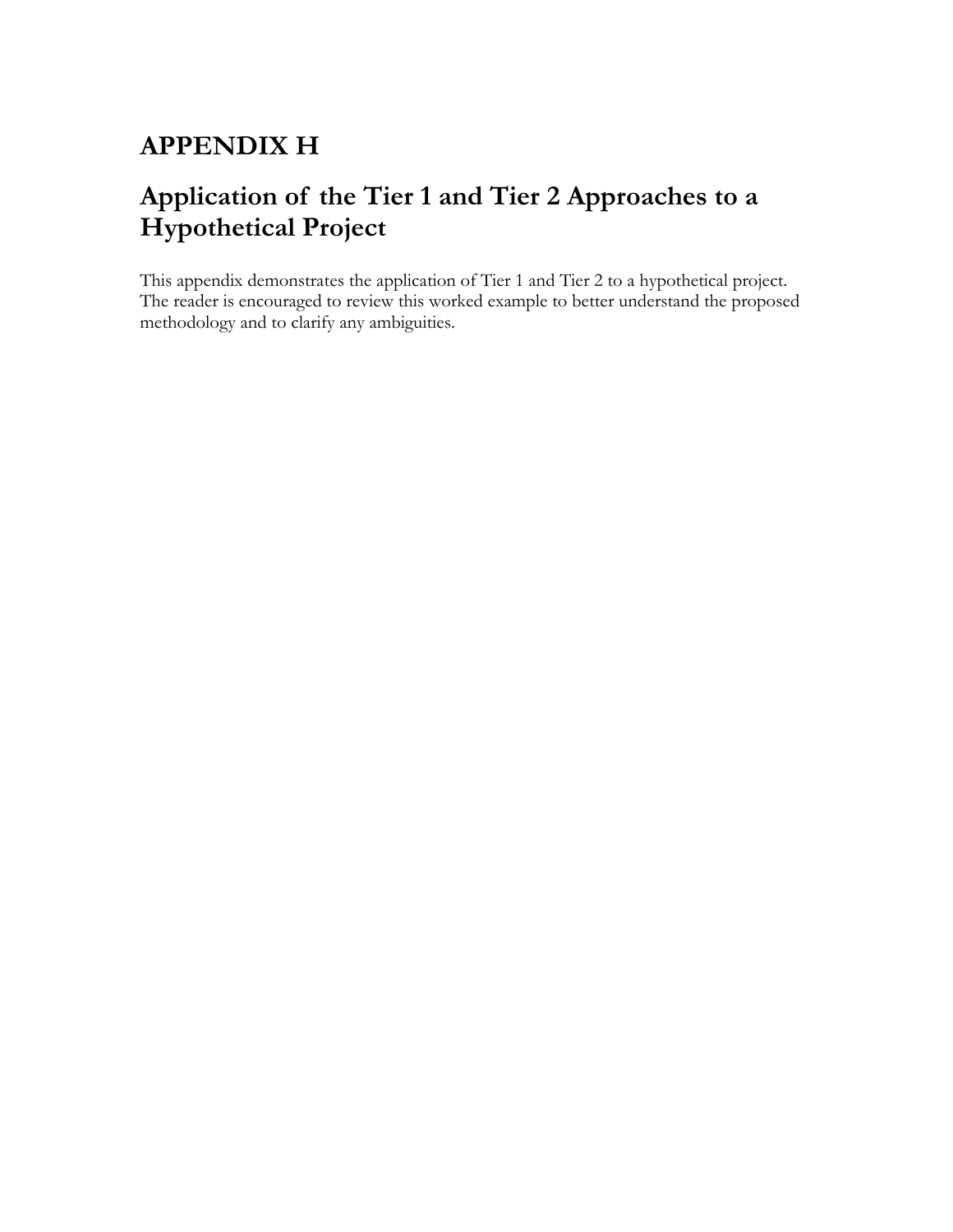# **Tier 1—Analytical Delivery Decision Approach (Hypothetical Project)**

In order to test the Tier 1—Analytical Delivery Decision Approach, a hypothetical project was developed. This hypothetical project was then used to move through the Tier 1 process step by step, with the assistance of a public transportation authority official. This approach provided the benefits of (1) testing the Tier 1—Analytical Delivery Decision Approach with the participation of a public transportation agency official, (2) generating feedback from a public transportation agency official on the usefulness and effectiveness of the approach, and (3) providing an example that can be followed by other users of this methodology. The results of the test are given below. For ease of reference, tables and templates from Appendices D and E that are also used in this appendix have their Appendix D or E number provided in parentheses following their Appendix H number, for example: Table H-1 (D-1).

# **Step 1. Create Project Description**

**Project Name**: Big Apple Underground Busway

**Location**: Big Apple, USA

**Mode of Transportation**: Bus Rapid Transit

**Estimated Budget**: \$1Billion

**Estimated Project Delivery Period**: 8 years

**Required Delivery Date**: N/A

**Sources of Project Funding**: FTA funding, passenger revenues

**Project Type**: Bus Rapid Transit tunnel under city streets

**Project Corridor**: Boat section entry portal on Chambers St. at Wall St., west on Chambers St. for about 3000LF, south on West St. about 1200LF, boat section portal at Vesey St.

**Project Corridor Dimensions**: Twin tunnels approximately 25' diameter each, top of invert average approximately 40' below grade, bottom of invert average approximately 70' below grade, depths vary along alignment

**Major Features of Work**: Twin tunnels, two underground stations with platforms, boat section portal to city streets at each end, turnaround/loop beneath intersection of Chambers St. and West St., support facilities (including yards, shops, and administrative bldgs.).

**Ridership Forecast**: not available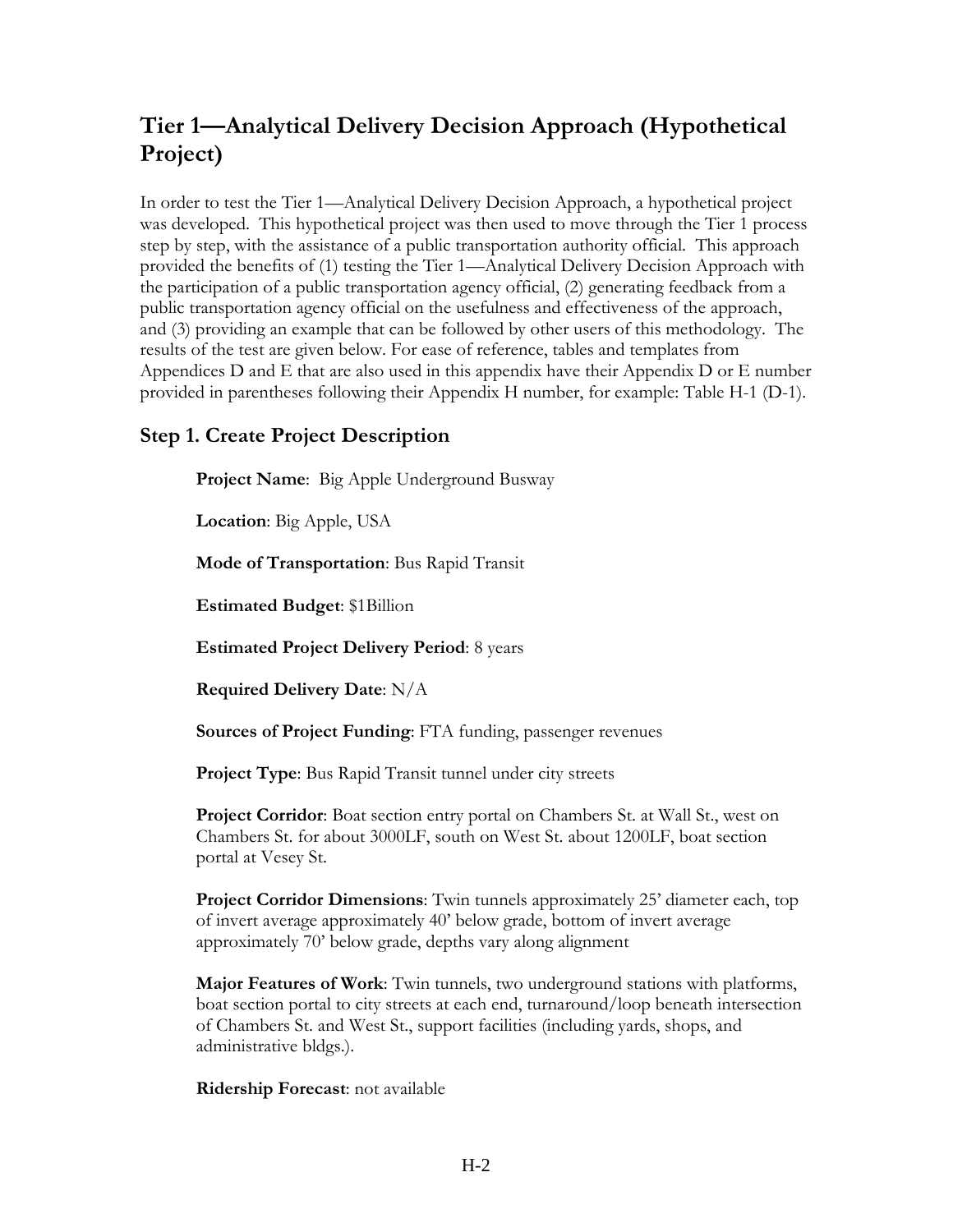#### **Rate of Return/Payback Period on Capital Investment**: not available

#### **Major Schedule Milestones**:

15% Design Completion 30% Design Completion 60% Design Completion 90% Design Completion 100% Design Completion Procure Buses Procure Construction Contracts Tunnel Construction Completion Station 1 Construction Completion Station 2 Construction Completion Bus Delivery Testing & Start-up Revenue Operations

**Major Project Stakeholders**: FTA, Big Apple Transit Authority (BATA), City of Big Apple, Neighborhood/Abutters

**Labor Union Status**: Union Construction Workforce, Union BATA Operations & Maintenance Work Force

#### **Major Challenges**:

- Congested urban environment
- Penetrating/relocating existing subsurface utilities
- Removal and disposal of excavated materials
- Top-down access for cut & cover station construction
- Construction contract packaging
- Construction contract interfaces
- Third-party abutters
- Big Apple Transportation Department (BATD)– traffic control, detours, access to city streets
- Construction of boat section portals on city streets
- Limited construction lay-down area available
- Stabilization and underpinning of old, existing tunnels

#### **Main Identified Sources of Risk**:

- Uncertainty of subsurface geotechnical conditions
- Third-party abutter impacts
- Extremely narrow construction corridor
- Instability of old, existing tunnels
- Plan for removal and disposal of excavated materials
- BATA Cooperation—traffic restraints, detour approvals
- Tunneling under active, congested urban environment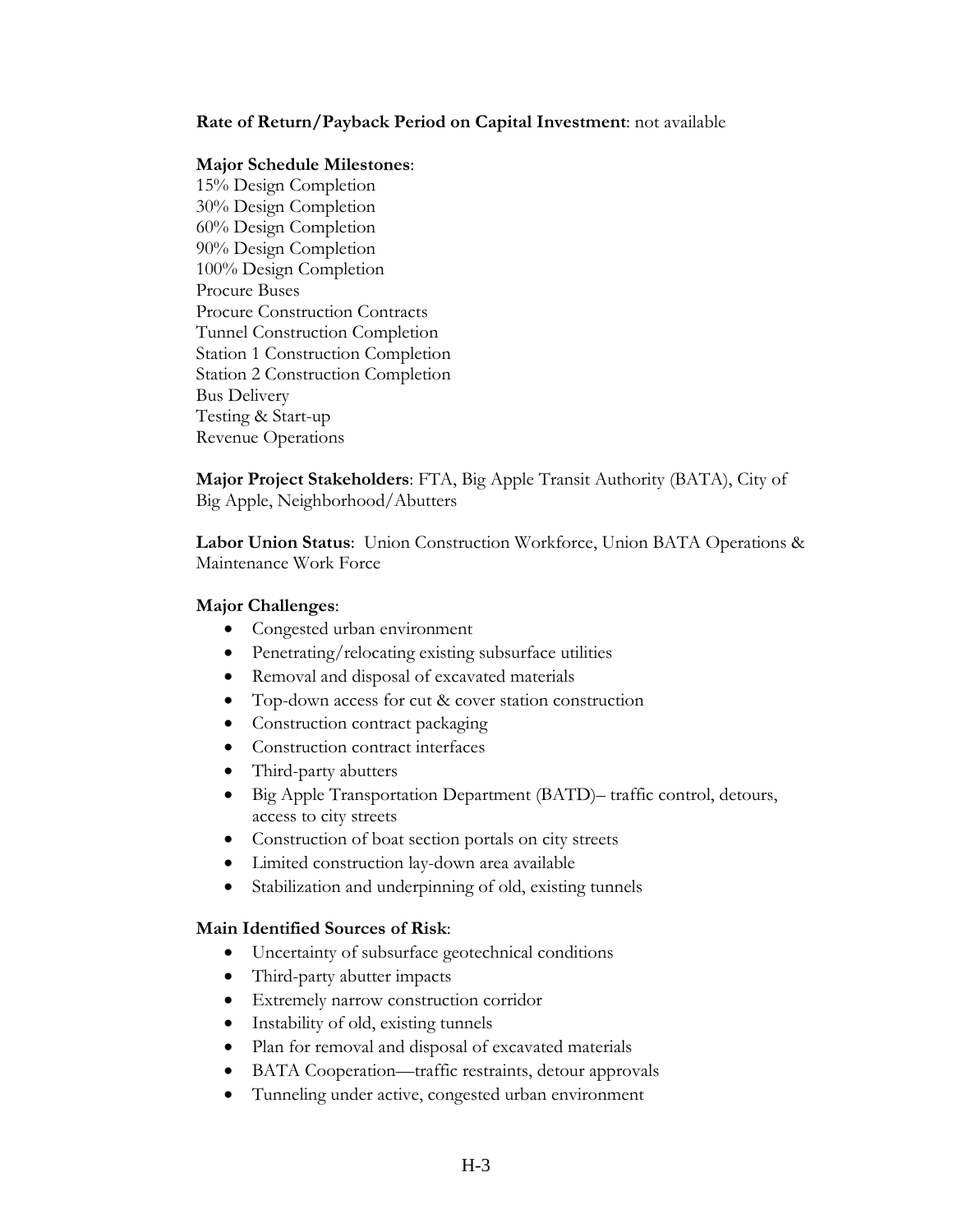- Limited construction lay-down area
- Neighborhood opposition

**Sustainable Design and Construction Requirements**: green design, buses with electric underground mode, simple sustainable finishes in stations and tunnels, durable and flexible communications and signals

# **Step 2. Define Project Goals**

- 1. Deliver project at or below budget (budget will be established at 30% design)
- 2. Optimize project schedule (escalation and project overheads are significant cost factors)
- 3. This must be an affordable, appealing mode of transportation for riders (revenue stream)
- 4. Minimize disruption to the public/abutters
- 5. All facilities (tunnels, systems, stations, buildings) must be simple and sustainable with minimized O&M requirements and costs

# **Step 3. Review Go/No Go Decision Points**

|                                     | <b>DBB</b> | <b>CMR</b> | DB | <b>DBOM</b> |
|-------------------------------------|------------|------------|----|-------------|
| <b>Project Schedule Constraints</b> |            |            |    |             |
| Federal/State/Local Laws            |            |            |    |             |
| <b>Third-Party Agreements</b>       |            |            |    |             |
| <b>Labor Unions</b>                 |            |            |    |             |

#### **Table H-1 - Go/No-Go Issue Summary**

 $Key: \checkmark = Go; X = No Go$ 

**Comments**: For the purposes of testing this hypothetical project, it was assumed that there are no project schedule constraints prohibiting the use of DBB; there are no local, state, or federal laws prohibiting the use of DBB, CMR, DB, or DBOM contracts; and there are no third-party agreements prohibiting the use of DB or DBOM contracts. The assumption was also made that BATA has an internal union work force in place for the operation and maintenance of bus rapid transit systems and facilities. Accordingly, the use of DBOM as a project delivery method was eliminated as indicated in the Go/No-Go Summary above.

# **Step 4. Review Project Delivery Method Advantages and Disadvantages**

The use of DBOM was eliminated in Step 3, leaving only DBB, CMR, and DB as potential project delivery methods. A critical examination of the advantages and disadvantages of these three project delivery methods was then performed by analyzing each of the 24 issues listed in Tier 1 (see Chapter 4). For the purposes of this test, the analysis of each of the 24 issues was recorded by using the tables from Appendix D. The check boxes for each issue were reviewed, the *most relevant* check boxes were checked, and the others were left blank. The summary tables at the end of each issue were then completed using the rating key from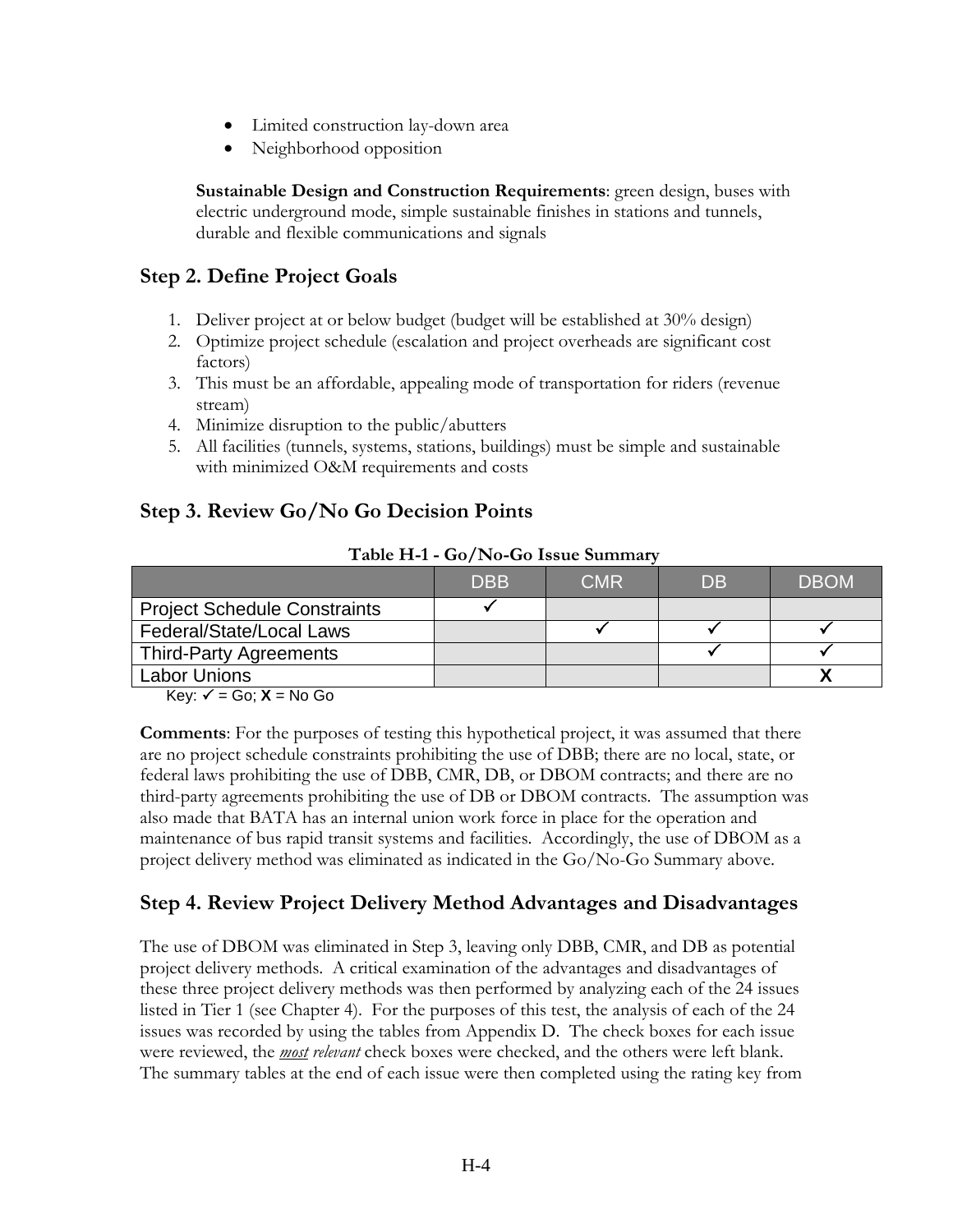Chapter 4 and Appendix D. Any comments were recorded at the end of each of the 24 issues. The results of this analysis for each issue are as follows.

# Project Level Issues

## **1) Project Size**

Project size reflects the dollar value and physical dimensions of the transit corridor.

| <b>DESIGN-BID-BUILD</b>                                   |                                                                                                             |  |
|-----------------------------------------------------------|-------------------------------------------------------------------------------------------------------------|--|
| Advantages                                                | <b>Disadvantages</b>                                                                                        |  |
| ✔ DBB has been shown to work on projects of<br>all sizes. | As projects grow in size, the amount of owner<br>staffing required to oversee DBB can become<br>very large. |  |

| <b>CONSTRUCTION MANAGEMENT AT RISK</b>                    |                                                                                              |  |
|-----------------------------------------------------------|----------------------------------------------------------------------------------------------|--|
| Advantages                                                | <b>Disadvantages</b>                                                                         |  |
| ✔ CMR has been shown to work on projects of<br>all sizes. | If not managed well, the use of multiple bid<br>packages to facilitate CMR can be difficult. |  |

| <b>DESIGN-BUILD</b>                                                                                                                                                                               |                                                                                                                                                                |  |  |
|---------------------------------------------------------------------------------------------------------------------------------------------------------------------------------------------------|----------------------------------------------------------------------------------------------------------------------------------------------------------------|--|--|
| Advantages                                                                                                                                                                                        | <b>Disadvantages</b>                                                                                                                                           |  |  |
| ✔ DB has been shown to work on projects of all<br>sizes.<br>✔ Some owners have noted that DB can<br>facilitate better management of large projects<br>due to the single source of responsibility. | As projects grow in size, there can be large<br>peaks in owner staffing requirements with DB<br>(e.g., during RFP development, during design<br>review, etc.). |  |  |

### **Table H-2 (D-1): Project Size Advantages/Disadvantages Summary**

|                        | <b>DBB</b> | $\mathsf{CMR}^!$ | DB | <b>DBOM</b> |
|------------------------|------------|------------------|----|-------------|
| 1. Project Size<br>- 4 | О          |                  | ш  |             |

Key: ● Most appropriate delivery method

**O** Appropriate delivery method

Least appropriate delivery method

**X** Not Applicable (discontinue evaluation of this method)

**Comments:** BATA internal staff capabilities and size were deemed sufficient to manage this project, regardless of its size—thus no disadvantages were checked.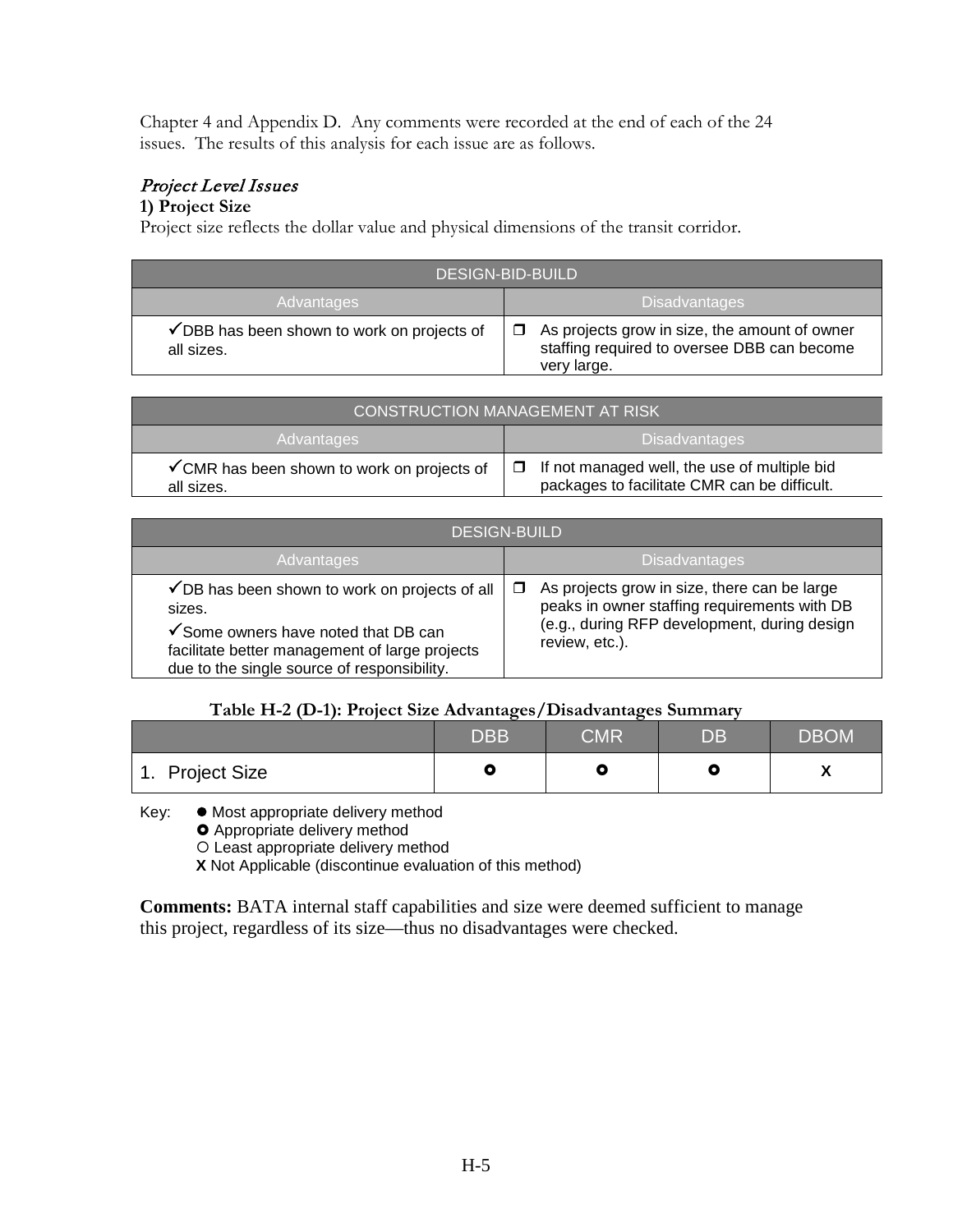## **2) Cost**

This issue represents several aspects of project cost, such as ability to handle budget restrictions, early and precise cost estimation, and consistent control of project costs.

| <b>DESIGN-BID-BUILD</b>                                                                                                                 |                                                                                                              |  |
|-----------------------------------------------------------------------------------------------------------------------------------------|--------------------------------------------------------------------------------------------------------------|--|
| Advantages                                                                                                                              | <b>Disadvantages</b>                                                                                         |  |
| Costs are known at bid time, before<br>construction begins.                                                                             | Construction costs are not fixed (or locked in)<br>□<br>until design is 100% complete.                       |  |
| Project can benefit from low-bid procurement.<br>Project can benefit from unit price bidding<br>because quantities are defined prior to | Constructability advice and contractor<br>✔<br>innovations are not available to save cost until post<br>bid. |  |
| procurement.                                                                                                                            | The DBB process is prone to change orders<br>and cost growth after award.                                    |  |

| CONSTRUCTION MANAGEMENT AT RISK                                                                                                             |                                                                                                                                           |  |
|---------------------------------------------------------------------------------------------------------------------------------------------|-------------------------------------------------------------------------------------------------------------------------------------------|--|
| Advantages                                                                                                                                  | <b>Disadvantages</b>                                                                                                                      |  |
| CMR can be used in conjunction with a GMP<br>$\Box$<br>pricing structure, which can be useful in<br>negotiating and controlling costs.      | $\checkmark$ If multiple bid packages are used, the overall<br>project cost could grow if later bid packages cost<br>more than estimated. |  |
| If open book pricing can be used, all costs will<br>□<br>be known by the owner.                                                             | If a GMP pricing structure is used, owners may<br>have some difficulty in negotiation.                                                    |  |
| $\checkmark$ Costs will be known earlier when compared to<br>DBB.                                                                           |                                                                                                                                           |  |
| Early constructor involvement or construction<br>advice can lead to cost savings through value<br>engineering and constructability reviews. |                                                                                                                                           |  |

| DESIGN-BUILD                                                                                                                                                                                                     |                                                                                                                                                                                |  |
|------------------------------------------------------------------------------------------------------------------------------------------------------------------------------------------------------------------|--------------------------------------------------------------------------------------------------------------------------------------------------------------------------------|--|
| Advantages                                                                                                                                                                                                       | <b>Disadvantages</b>                                                                                                                                                           |  |
| $\checkmark$ If a lump sum pricing structure is used, costs<br>will be fixed early in the project development<br>process.<br>$\sim$ DB has been shown to have lower average cost<br>✓<br>growth than DBB or CMR. | $\checkmark$ If a lump sum pricing structure is used,<br>constructors must develop prices before plans are<br>100% complete and therefore must assume some<br>risk in pricing. |  |

### **Table H-3 (D-2): Cost Advantages/Disadvantages Summary**

|                         | <b>DBB</b> | <b>CMR</b> | $\overline{\mathsf{DB}}$ | <b>DBOM</b> |
|-------------------------|------------|------------|--------------------------|-------------|
| Cost<br>ົົ<br><u>L.</u> |            | О          |                          | A           |

**Comments:** It is assumed that a well-written DB contract will minimize the potential for cost growth. CMR is considered more advantageous than DBB because of the ability to obtain contractor constructability and cost savings input during design. CMR is less advantageous than DB because BATA feels that it will be difficult to negotiate a Guaranteed Maximum Price with a CMR for this tunnel project in light of unknown subsurface conditions.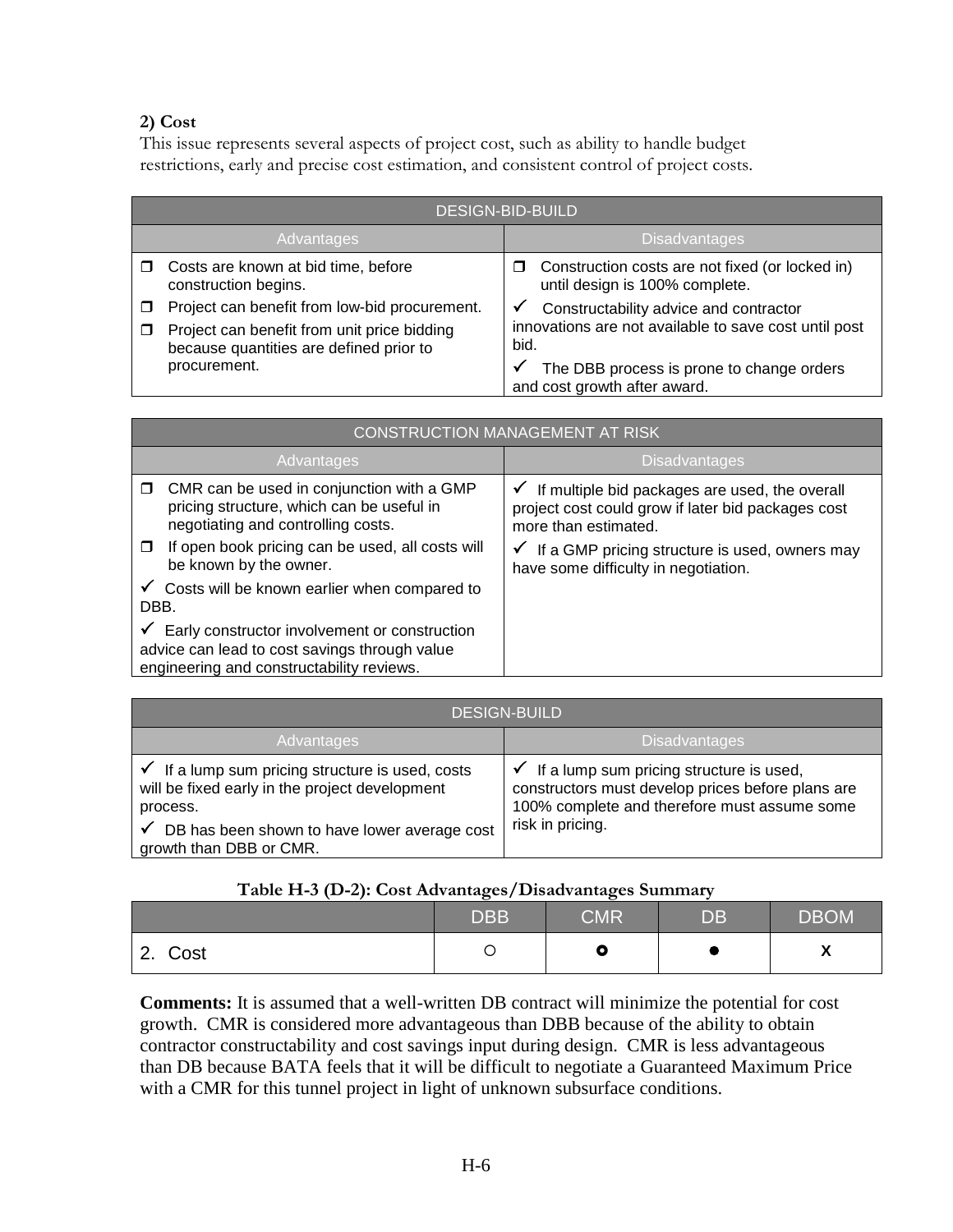## **3) Schedule**

This factor shows two aspects of project schedule and includes both the ability to shorten the schedule and the opportunity to control and prevent time growth.

| <b>DESIGN-BID-BUILD</b>            |                                                                                                                                                                                              |  |
|------------------------------------|----------------------------------------------------------------------------------------------------------------------------------------------------------------------------------------------|--|
| <b>Disadvantages</b><br>Advantages |                                                                                                                                                                                              |  |
| None.                              | Likely to yield longest delivery schedule.<br>$\Box$ Likely to yield the highest schedule growth.<br>There is a lack of opportunity to compress<br>schedule due to the linear nature of DBB. |  |

| CONSTRUCTION MANAGEMENT AT RISK                                                                                               |                                                                                                             |  |
|-------------------------------------------------------------------------------------------------------------------------------|-------------------------------------------------------------------------------------------------------------|--|
| Advantages                                                                                                                    | <b>Disadvantages</b>                                                                                        |  |
| Facilitates fast-tracking or the ability to bid<br>√<br>multiple design packages.<br>Studies have shown that CMR is faster on | Risk that overlapping design and construction<br>packages may create delays if not properly<br>coordinated. |  |
| average than DBB, but slower than DB.                                                                                         | Fast-tracking schedule will require owner effort<br>in design and construction reviews.                     |  |

| <b>DESIGN-BUILD</b>                                                                                                                                    |                                                                                                                                                                          |  |
|--------------------------------------------------------------------------------------------------------------------------------------------------------|--------------------------------------------------------------------------------------------------------------------------------------------------------------------------|--|
| Advantages                                                                                                                                             | <b>Disadvantages</b>                                                                                                                                                     |  |
| $\checkmark$ Provides a single point of responsibility (DB<br>contractor) for schedule control.<br>Provides early scheduled certainty.<br>$\checkmark$ | Owner will sacrifice the checks and balances of<br>$\checkmark$<br>having complete design prior to start of construction.<br>Rapid schedule will require owner effort in |  |
| Historically, provides the least schedule<br>$\Box$<br>growth.                                                                                         | design and construction reviews.                                                                                                                                         |  |
| Provides opportunities for flexibility in schedule<br>$\checkmark$<br>compression.                                                                     |                                                                                                                                                                          |  |
| Studies have shown that DB is faster on<br>average than DBB or CMR.                                                                                    |                                                                                                                                                                          |  |

#### **Table H-4 (D-3): Schedule Advantages/Disadvantages Summary**

|                            | <b>DBB</b> | CMR | DB | <b>DBOM</b>     |
|----------------------------|------------|-----|----|-----------------|
| <b>Schedule</b><br>⌒<br>J. |            | о   | w  | $\bullet$<br>,, |

**Comments:** BATA felt that CMR and DB are equally advantageous to schedule optimization.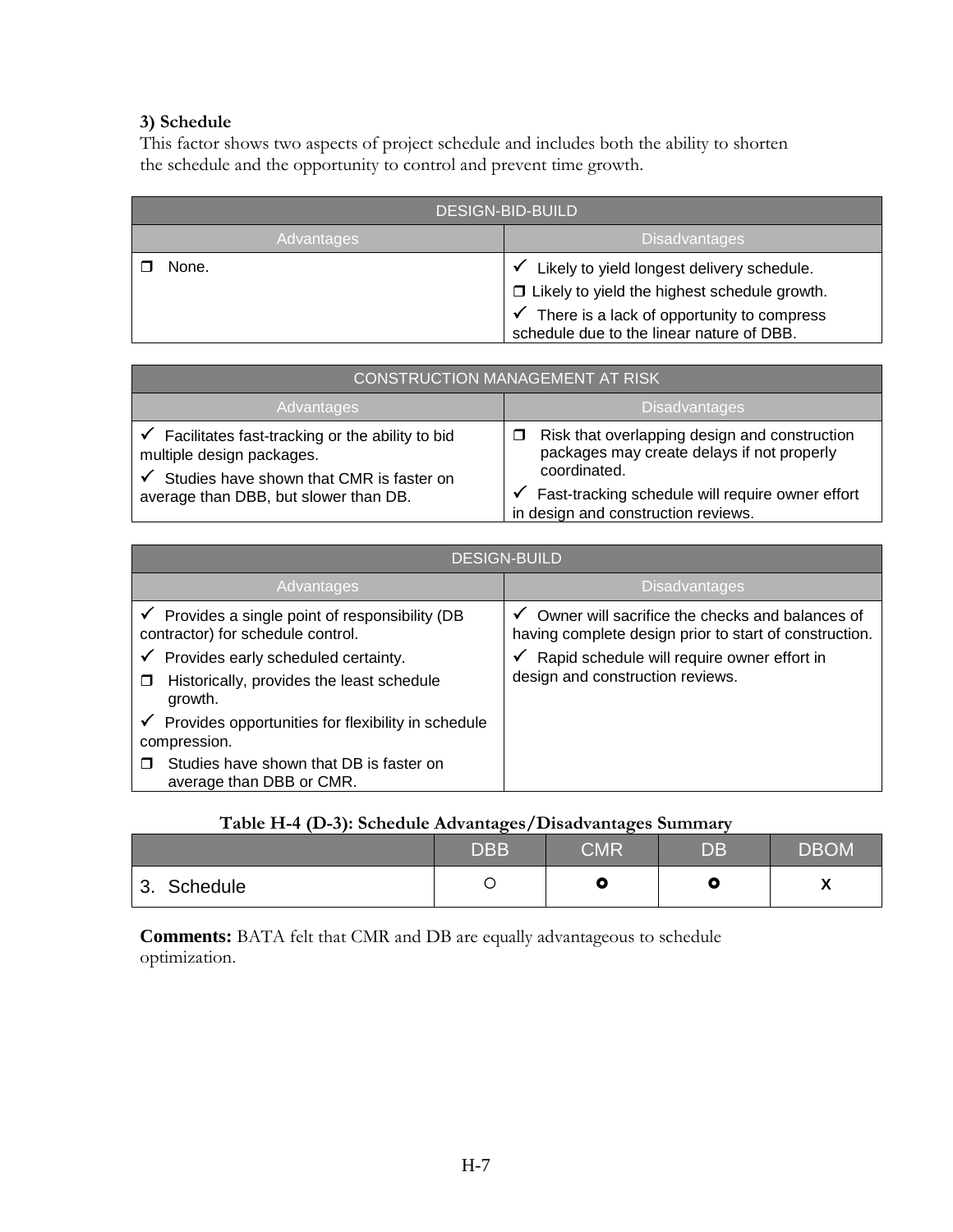#### **4) Risk Management**

The issue details methods to cope with project uncertainties that are inherent to each delivery method. For more detailed guidance, please see Tier 3 for a risk-based approach to selecting project delivery systems.

| <b>DESIGN-BID-BUILD</b>                           |                                         |  |
|---------------------------------------------------|-----------------------------------------|--|
| <b>Advantages</b>                                 | <b>Disadvantages</b>                    |  |
| Provides historically well-defined and well-      | Constructor cannot participate in risk  |  |
| understood risk-management processes.             | management during design.               |  |
| Prescriptive designs and specifications allow for | Constructor's ability to manage risk is |  |
| √                                                 | ✓                                       |  |
| greater detail in risk allocation.                | constrained by low-bid procurement.     |  |

| <b>CONSTRUCTION MANAGEMENT AT RISK</b>                                                                         |                                                                                                                                |  |
|----------------------------------------------------------------------------------------------------------------|--------------------------------------------------------------------------------------------------------------------------------|--|
| <b>Advantages</b>                                                                                              | Disadvantages                                                                                                                  |  |
| $\checkmark$ Construction manager understands and<br>participates in risk-management process during<br>design. | Risk-management process can be more<br>complex due to separate design, construction,<br>and construction management contracts. |  |

| <b>DESIGN-BUILD</b>                                                               |                                                                               |  |
|-----------------------------------------------------------------------------------|-------------------------------------------------------------------------------|--|
| Advantages                                                                        | <b>Disadvantages</b>                                                          |  |
| Single point of responsibility for risk<br>management in design and construction. | Owner may lose some ability to participate in the<br>risk-management process. |  |

#### **Table H-5 (D-4): Risk Management Advantages/Disadvantages Summary**

|                    | ${\sf DBB}$ | CMR | DB | DBOM |
|--------------------|-------------|-----|----|------|
| 4. Risk Management |             |     |    |      |

**Comments:** CMR provides the best opportunity to manage risk because of contractor participation during design and the opportunity to negotiate risk allocation.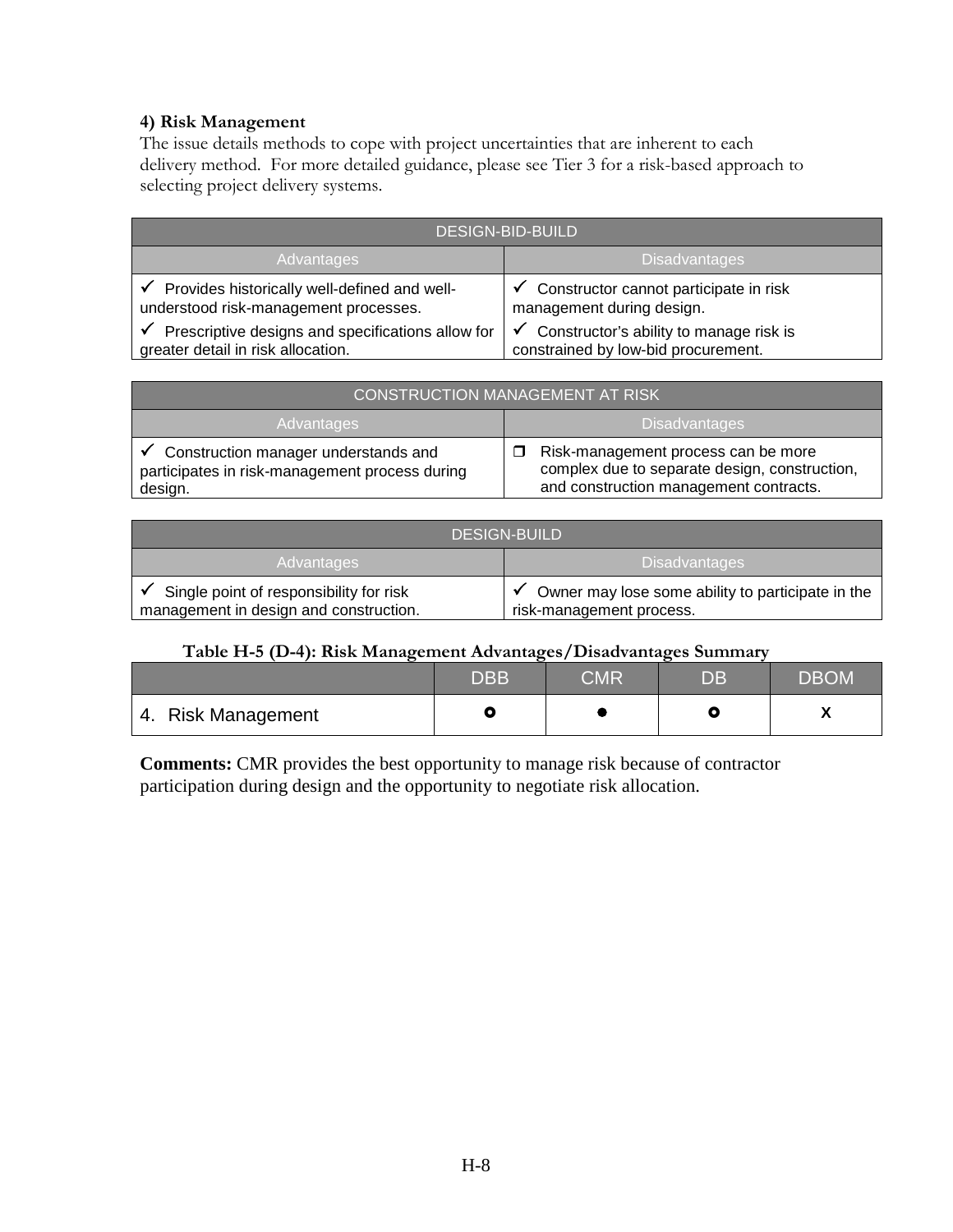#### **5) Risk Allocation**

Each project delivery method has inherent risk-allocation characteristics. The overarching goal should be to select the project delivery method with the best ability to assign project risks to the parties in the best position to manage them.

| <b>DESIGN-BID-BUILD</b>                                                                       |                                                                                                                                                                                                                  |  |
|-----------------------------------------------------------------------------------------------|------------------------------------------------------------------------------------------------------------------------------------------------------------------------------------------------------------------|--|
| Advantages                                                                                    | <b>Disadvantages</b>                                                                                                                                                                                             |  |
| A clear risk allocation has been established due<br>to history of use and statutory case law. | $\checkmark$<br>Constructor cannot participate in risk-allocation<br>discussions during design.<br>Conflicts can exist in risk allocation between<br>$\checkmark$<br>separate design and construction contracts. |  |

| <b>CONSTRUCTION MANAGEMENT AT RISK</b>                                                                                                                                                                   |                                                                                                                                       |  |
|----------------------------------------------------------------------------------------------------------------------------------------------------------------------------------------------------------|---------------------------------------------------------------------------------------------------------------------------------------|--|
| <b>Advantages</b>                                                                                                                                                                                        | <b>Disadvantages</b>                                                                                                                  |  |
| $\checkmark$ Construction manager understands and<br>participates in risk allocation during design.<br>Prescriptive designs and specifications allow<br>$\Box$<br>for greater detail in risk allocation. | $\checkmark$ Conflicts can exist in risk allocation among<br>separate design, construction, and construction<br>management contracts. |  |

| <b>DESIGN-BUILD</b>                                                                                                                                       |                                                                                                      |  |
|-----------------------------------------------------------------------------------------------------------------------------------------------------------|------------------------------------------------------------------------------------------------------|--|
| Advantages                                                                                                                                                | <b>Disadvantages</b>                                                                                 |  |
| Provides a single party for risk allocation in both<br>✔<br>design and construction.<br>Design-builder owns risk for design errors and<br>✔<br>omissions. | Risks must be allocated through conceptual<br>$\checkmark$<br>design and performance specifications. |  |

#### **Table H-6 (D-5): Risk-Allocation Advantages/Disadvantages Summary**

|                    | <b>DBB</b> | CMR | DB. | <b>DBOM</b> |
|--------------------|------------|-----|-----|-------------|
| 5. Risk Allocation |            |     |     |             |

**Comments:** BATA felt that risk could be managed by effective contract language and management, regardless of project delivery method.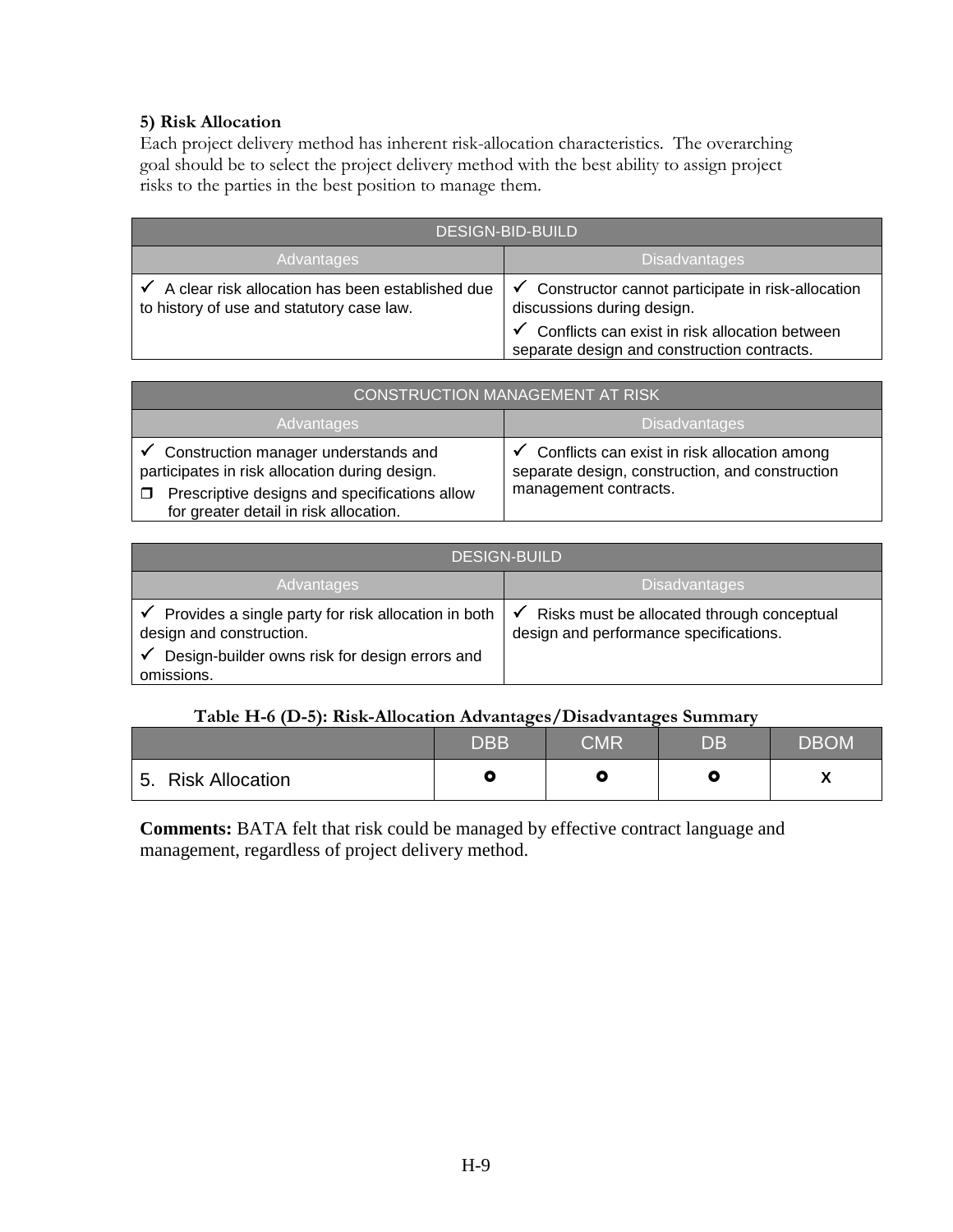## **6) LEED Certification**

Each project delivery method has some inherent abilities to include these features in accordance with the owner's needs.

| <b>DESIGN-BID-BUILD</b>                                                       |                                                                                                 |  |
|-------------------------------------------------------------------------------|-------------------------------------------------------------------------------------------------|--|
| <b>Disadvantages</b><br>Advantages                                            |                                                                                                 |  |
| LEED certification can be established in more<br>detail during design period. | Provides the least opportunity for constructor to<br>participate in LEED process during design. |  |

| CONSTRUCTION MANAGEMENT AT RISK                                                                                   |                                                                                                  |  |
|-------------------------------------------------------------------------------------------------------------------|--------------------------------------------------------------------------------------------------|--|
| Advantages                                                                                                        | <b>Disadvantages</b>                                                                             |  |
| Construction manager can offer its construction<br>expertise during design decisions that involve<br>LEED issues. | Separate design packages can create difficulty<br>in coordinating LEED elements in construction. |  |

| <b>DESIGN-BUILD</b>                                                                              |                                                          |  |  |
|--------------------------------------------------------------------------------------------------|----------------------------------------------------------|--|--|
| Advantages                                                                                       | <b>Disadvantages</b>                                     |  |  |
| Owner can use some LEED certification<br>elements to select constructor.                         | Owner may not be involved in all LEED<br>П<br>decisions. |  |  |
| Single point of responsibility is provided for<br>LEED certification in design and construction. |                                                          |  |  |

#### **Table H-7 (D-6): LEED Certification Advantages/Disadvantages Summary**

|                                 | <b>DBB</b> | <b>CMR</b> | DB | DBOM |
|---------------------------------|------------|------------|----|------|
| <b>LEED Certification</b><br>6. |            |            |    |      |

**Comments:** BATA felt that none of the project delivery methods provided a distinct advantage over the others for obtaining LEED certification on this project.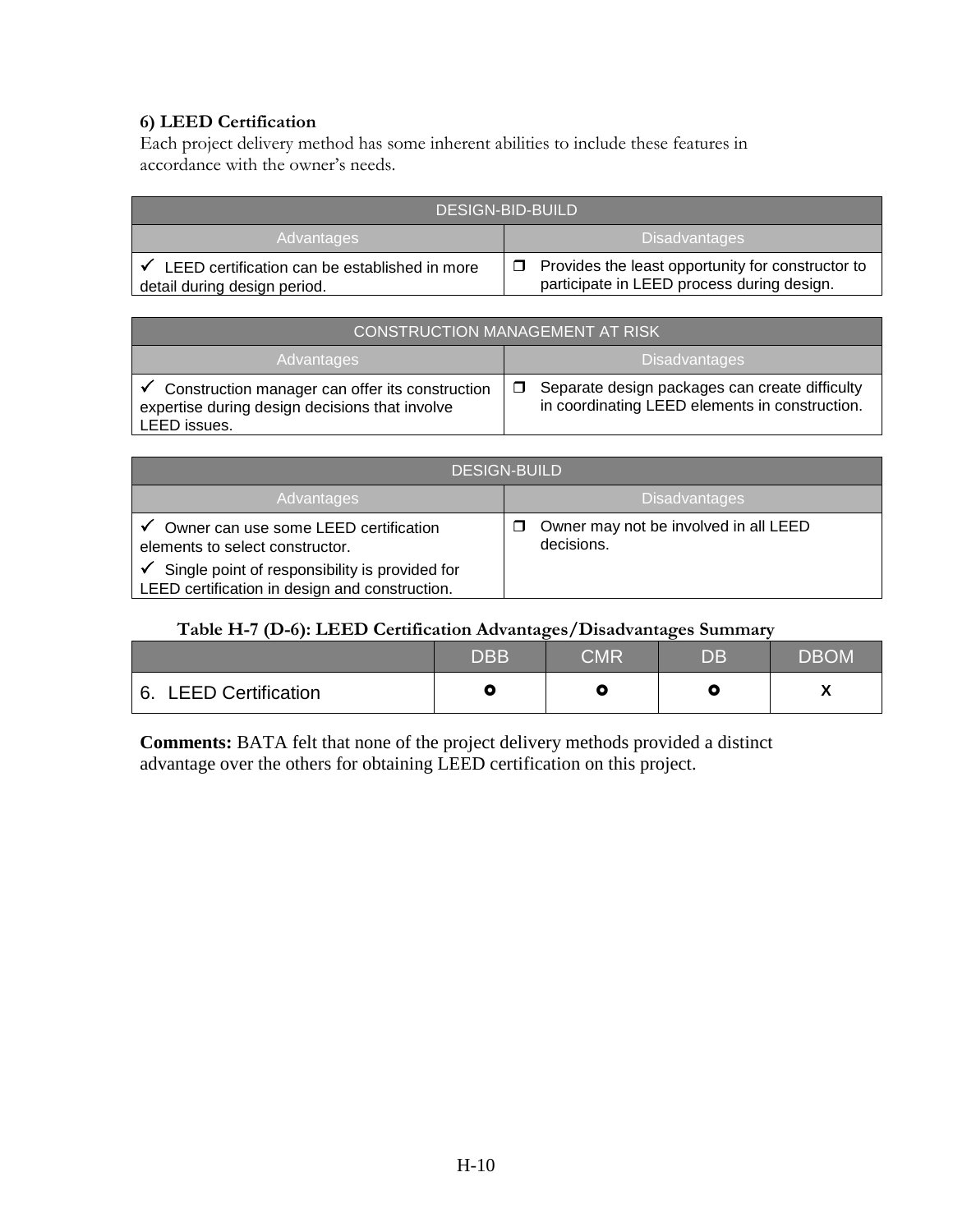# Agency Level Issues

# **7) Agency Experience**

The level of experience of an owner's staff can affect the success of an alternative delivery method application.

| <b>DESIGN-BID-BUILD</b>                                                                                                            |                      |  |
|------------------------------------------------------------------------------------------------------------------------------------|----------------------|--|
| Advantages                                                                                                                         | <b>Disadvantages</b> |  |
| Since this is the traditional method of project<br>✔<br>delivery, owners will likely have the most<br>experience with this method. | None.                |  |

| <b>CONSTRUCTION MANAGEMENT AT RISK</b>                                                                                                     |                                                                                                                                                                                                                    |  |
|--------------------------------------------------------------------------------------------------------------------------------------------|--------------------------------------------------------------------------------------------------------------------------------------------------------------------------------------------------------------------|--|
| Advantages                                                                                                                                 | <b>Disadvantages</b>                                                                                                                                                                                               |  |
| $\checkmark$ CMR is similar to DBB in many key aspects<br>where agencies have experience (e.g., separation<br>of design and construction). | Agencies may not have experience with GMP<br>pricing or the negotiation that can be involved.<br>Agencies may not have experience in the use of<br>multiple bid packages to facilitate fast-track<br>construction. |  |

| <b>DESIGN-BUILD</b>                                                                               |                                                                                                                                  |  |
|---------------------------------------------------------------------------------------------------|----------------------------------------------------------------------------------------------------------------------------------|--|
| Advantages                                                                                        | <b>Disadvantages</b>                                                                                                             |  |
| Agencies can take advantage of the sole point<br>of responsibility for design and construction to | Agencies may not have experience authoring<br>DB RFPs and conducting procurements.                                               |  |
| leverage their experience.                                                                        | Agencies may not have experience<br>administering DB contracts, particularly in the<br>area of design review and administration. |  |
|                                                                                                   | DB necessitates experienced staff to manage<br>design and construction under one contract.                                       |  |

## **Table H-8 (D-7): Agency Experience Advantages/Disadvantages Summary**

|                      | <b>DBB</b> | CMR | DB | <b>IDBOM</b> |
|----------------------|------------|-----|----|--------------|
| 7. Agency Experience |            |     |    |              |

**Comments:** BATA staff has no experience negotiating a Guaranteed Maximum Price with a CMR, thereby rendering CMR the least appropriate delivery method.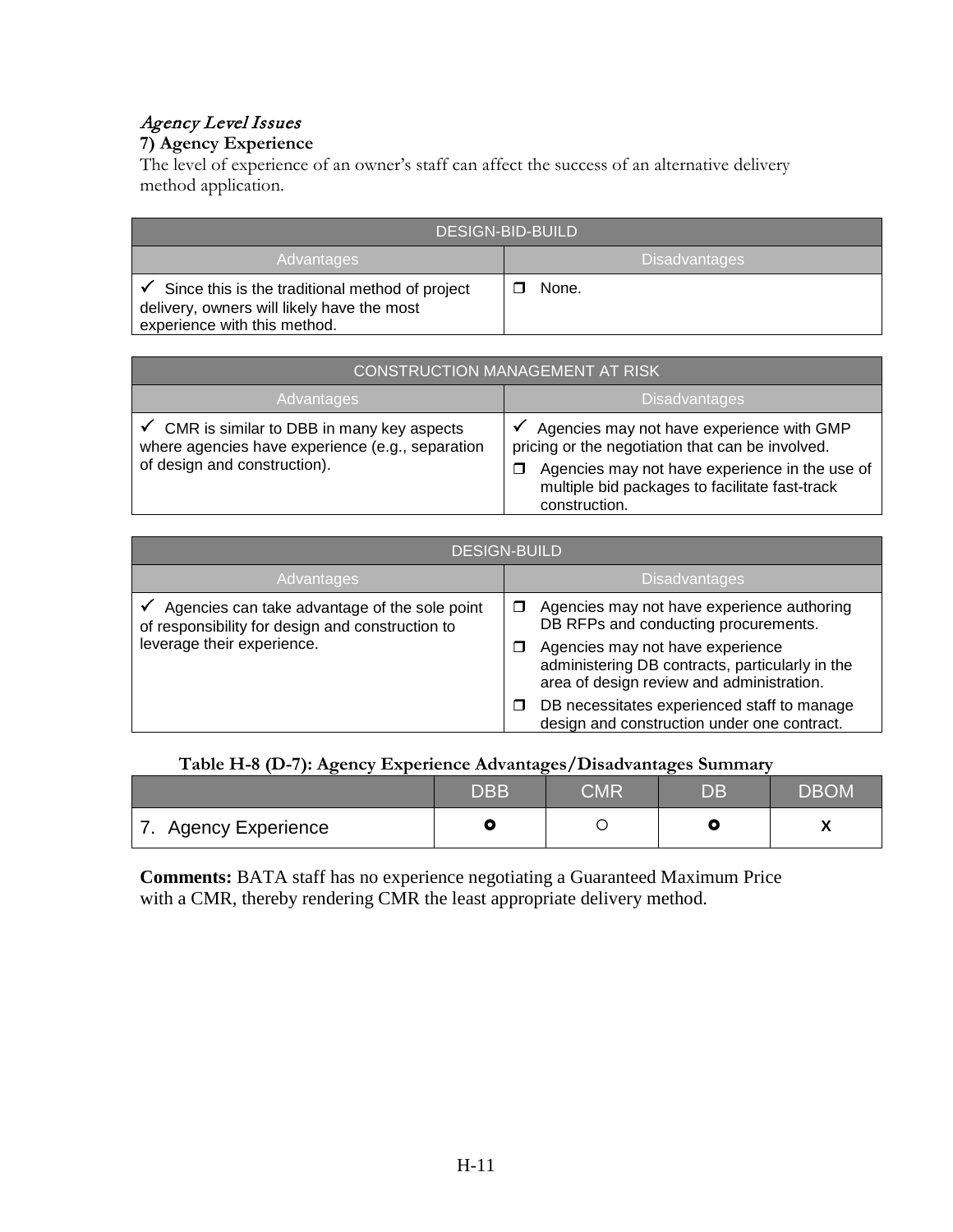### **8) Staffing Required**

The total number of required owner's employees for each delivery method is one measure of the extent of owner involvement. A second measure is the variation in the number of staff required throughout the project development process.

| <b>DESIGN-BID-BUILD</b>                                                                                  |                                                                                                                                                   |  |
|----------------------------------------------------------------------------------------------------------|---------------------------------------------------------------------------------------------------------------------------------------------------|--|
| <b>Advantages</b><br><b>Disadvantages</b>                                                                |                                                                                                                                                   |  |
| The separation of design and construction<br>phases provides less variation in owner staffing<br>levels. | DBB typically requires a larger owner staff than<br>the other delivery methods.<br>DBB typically requires a higher level of owner<br>involvement. |  |

| <b>CONSTRUCTION MANAGEMENT AT RISK</b>                                                                                          |                                                                                                                                |  |
|---------------------------------------------------------------------------------------------------------------------------------|--------------------------------------------------------------------------------------------------------------------------------|--|
| <b>Advantages</b>                                                                                                               | <b>Disadvantages</b>                                                                                                           |  |
| The CMR alternative can use the least number<br>of owner staff if the CMR is allowed to take on<br>the traditional owner tasks. | The owner will need to have a number of staff<br>with the ability to oversee and negotiate with the<br>CMR during the process. |  |

| <b>DESIGN-BUILD</b>                                                                                                                        |                                                                                                                                                                                         |  |  |
|--------------------------------------------------------------------------------------------------------------------------------------------|-----------------------------------------------------------------------------------------------------------------------------------------------------------------------------------------|--|--|
| Advantages                                                                                                                                 | <b>Disadvantages</b>                                                                                                                                                                    |  |  |
| DB can greatly reduce the number of required<br>owner staff.<br>Design and construction reviews can be done<br>in shorter periods of time. | DB creates peaks in owner staffing needs,<br>particularly during procurement and design<br>review periods.<br>While fewer owner staff is needed, more<br>experienced staff is required. |  |  |

## **Table H-9 (D-8): Staff Required Advantages/Disadvantages Summary**

|                   | <b>DBB</b> | <b>CMR</b> | $\overline{\mathsf{D}}\mathsf{B}$ | <b>DBOM</b> |
|-------------------|------------|------------|-----------------------------------|-------------|
| 8. Staff Required |            | $\sigma$   |                                   |             |

**Comments:** Based on previous DBB and DB project experience, BATA feels that DB requires the least amount of BATA staff.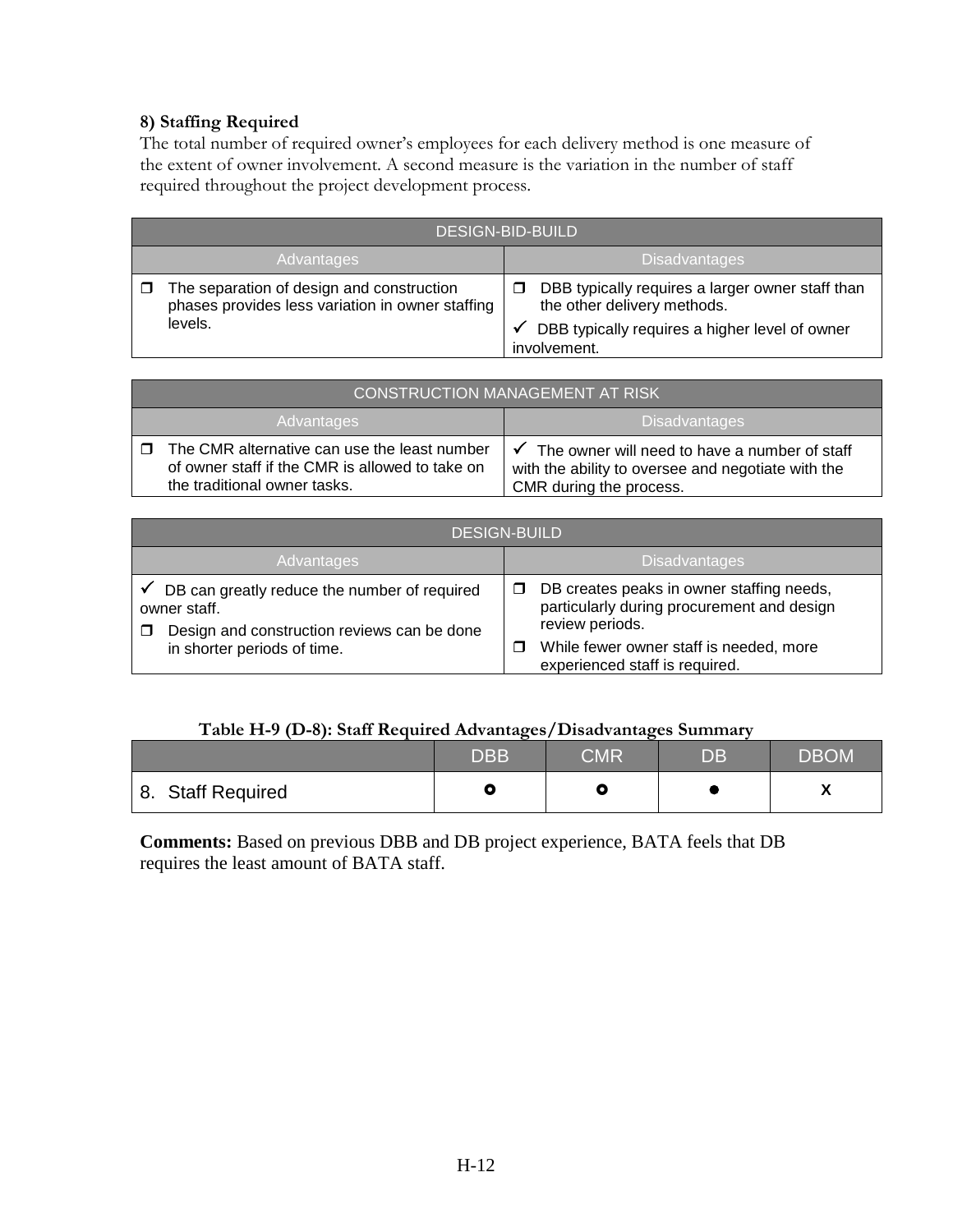#### **9) Staff Capability**

This issue involves the owner's requirement to furnish a highly capable staff to complete the duties it must undertake in each delivery method.

| <b>DESIGN-BID-BUILD</b>                                        |                                                                                        |  |
|----------------------------------------------------------------|----------------------------------------------------------------------------------------|--|
| <b>Advantages</b>                                              | <b>Disadvantages</b>                                                                   |  |
| DBB is traditionally aligned with owner staff<br>capabilities. | As projects grow in size, more experienced staff<br>is required.                       |  |
|                                                                | Owners typically have different staff to oversee<br>design and construction processes. |  |

 $\Box$ 

| <b>CONSTRUCTION MANAGEMENT AT RISK</b>                             |                                                                                |  |
|--------------------------------------------------------------------|--------------------------------------------------------------------------------|--|
| <b>Disadvantages</b><br>Advantages                                 |                                                                                |  |
| The CMR can augment an owner's capabilities<br>with his own staff. | Owners must have experienced staff to oversee<br>the CMR.                      |  |
|                                                                    | Owners may lack some capabilities in<br>negotiating prices developing designs. |  |

| <b>DESIGN-BUILD</b>                                                                                  |                                                                                                                                               |  |
|------------------------------------------------------------------------------------------------------|-----------------------------------------------------------------------------------------------------------------------------------------------|--|
| Advantages                                                                                           | <b>Disadvantages</b>                                                                                                                          |  |
| The owners will be able to rely on one source of<br>responsibility for both design and construction. | Similar to CMR, DB is an alternative delivery<br>$\checkmark$<br>method, and it is advisable to have a staff with DB<br>oversight experience. |  |
|                                                                                                      | Owners will need capabilities to develop<br>procurement documents and performance<br>criteria.                                                |  |
|                                                                                                      | Owners will need to have capabilities of<br>reviewing design under a DB contract.                                                             |  |

#### **Table H-10 (D-9): Staff Capability Advantages/Disadvantages Summary**

|                     | <b>DBB</b> | ${\sf CMR}$ | DB | <b>DBOM</b> |
|---------------------|------------|-------------|----|-------------|
| 9. Staff Capability |            |             |    |             |

**Comments:** BATA has historically executed nearly all projects as DBB. BATA has some DB experience and is relatively comfortable with the capability of its staff to execute DB contracts. BATA has never executed CMR and is uncertain of its capability to effectively negotiate a GMP with a CMR contractor, especially on a tunnel project in light of unknown subsurface conditions.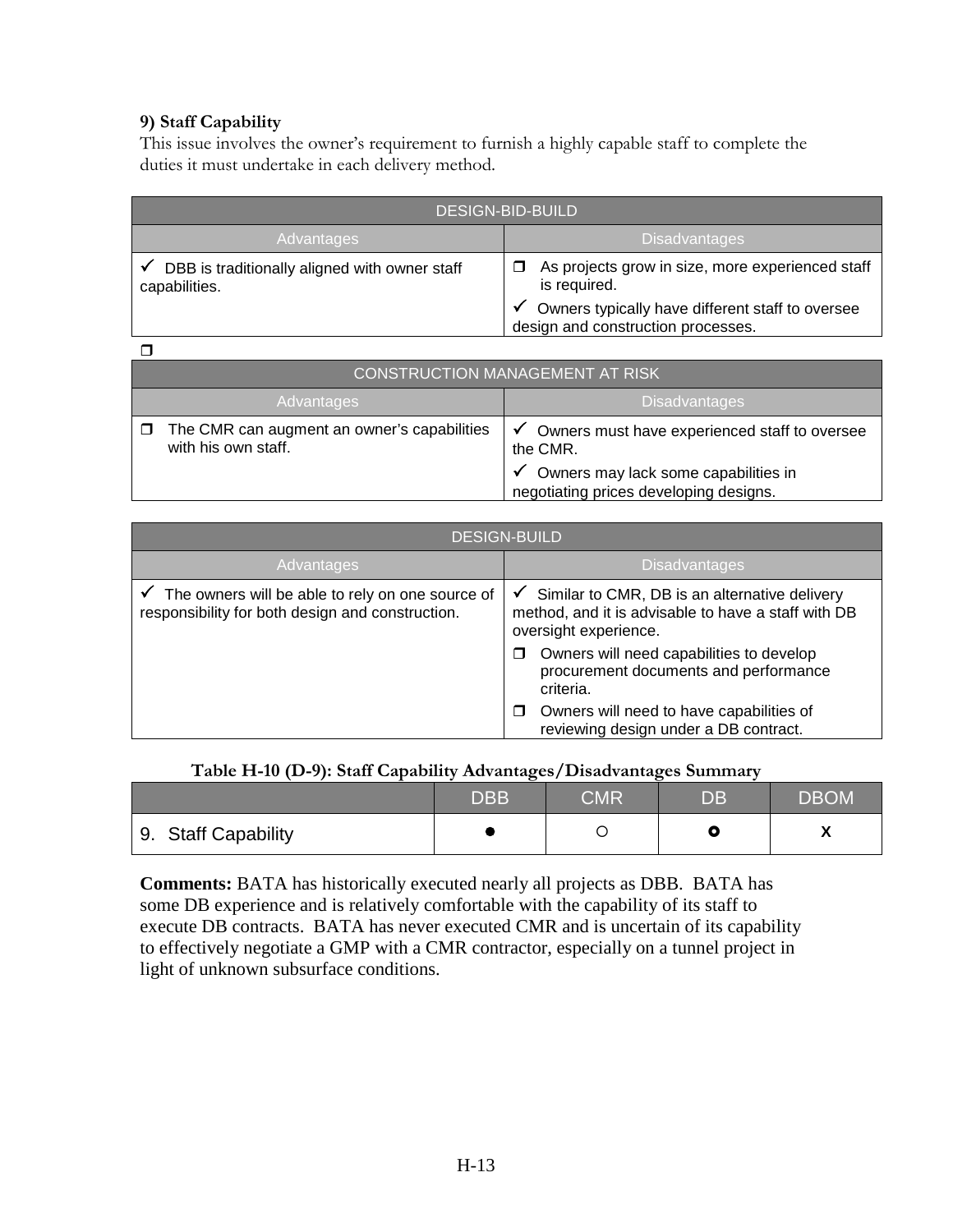## **10) Agency Goals and Objectives**

Agency goals define project success. The extent to which these goals align with the inherent attributes of each project delivery method have a significant bearing on delivery method selection.

| <b>DESIGN-BID-BUILD</b>                                                       |                                                                                                                                                                                                                                  |  |
|-------------------------------------------------------------------------------|----------------------------------------------------------------------------------------------------------------------------------------------------------------------------------------------------------------------------------|--|
| <b>Advantages</b>                                                             | <b>Disadvantages</b>                                                                                                                                                                                                             |  |
| The DBB process allows for goals to be defined<br>through the design process. | Separate design and construction contracts can<br>make goals more difficult to align and manage.<br>If not developed correctly, detailed designs and<br>$\Box$<br>prescriptive specifications can conflict with<br>agency goals. |  |

| <b>CONSTRUCTION MANAGEMENT AT RISK</b>                                                                          |                                                                                                                                 |  |
|-----------------------------------------------------------------------------------------------------------------|---------------------------------------------------------------------------------------------------------------------------------|--|
| Advantages                                                                                                      | <b>Disadvantages</b>                                                                                                            |  |
| Agency can involve the CMR in refinement of<br>goals while working together to refine the scope<br>and the GMP. | The agency must have the goals substantially<br>developed when the construction manager<br>contract is awarded.                 |  |
| Qualifications-based construction manager<br>selection can align the team with the project<br>goals.            | The negotiation of a GMP may inhibit the<br>✔<br>alignment of project goals between the agency and<br>the construction manager. |  |

| <b>DESIGN-BUILD</b>                                                                                                                                                                                      |                                                                                                                 |  |
|----------------------------------------------------------------------------------------------------------------------------------------------------------------------------------------------------------|-----------------------------------------------------------------------------------------------------------------|--|
| Advantages                                                                                                                                                                                               | <b>Disadvantages</b>                                                                                            |  |
| Best-value design-builder selection can align<br>the team with the project goals.<br>Properly written procurement performance<br>criteria can help design-builders innovate to<br>achieve project goals. | To ensure success, agencies must completely<br>$\Box$<br>understand goals prior to awarding the DB<br>contract. |  |

## **Table H-11 (D-10): Agency Goals and Objectives Advantages/Disadvantages**

| Summary                         |            |            |     |             |
|---------------------------------|------------|------------|-----|-------------|
|                                 | <b>DBB</b> | <b>CMR</b> | DB. | <b>DBOM</b> |
| 10. Agency Goals and Objectives |            | О          |     |             |

**Comments:** BATA feels that it is up to its own staff and consultants to achieve project goals, regardless of project delivery method.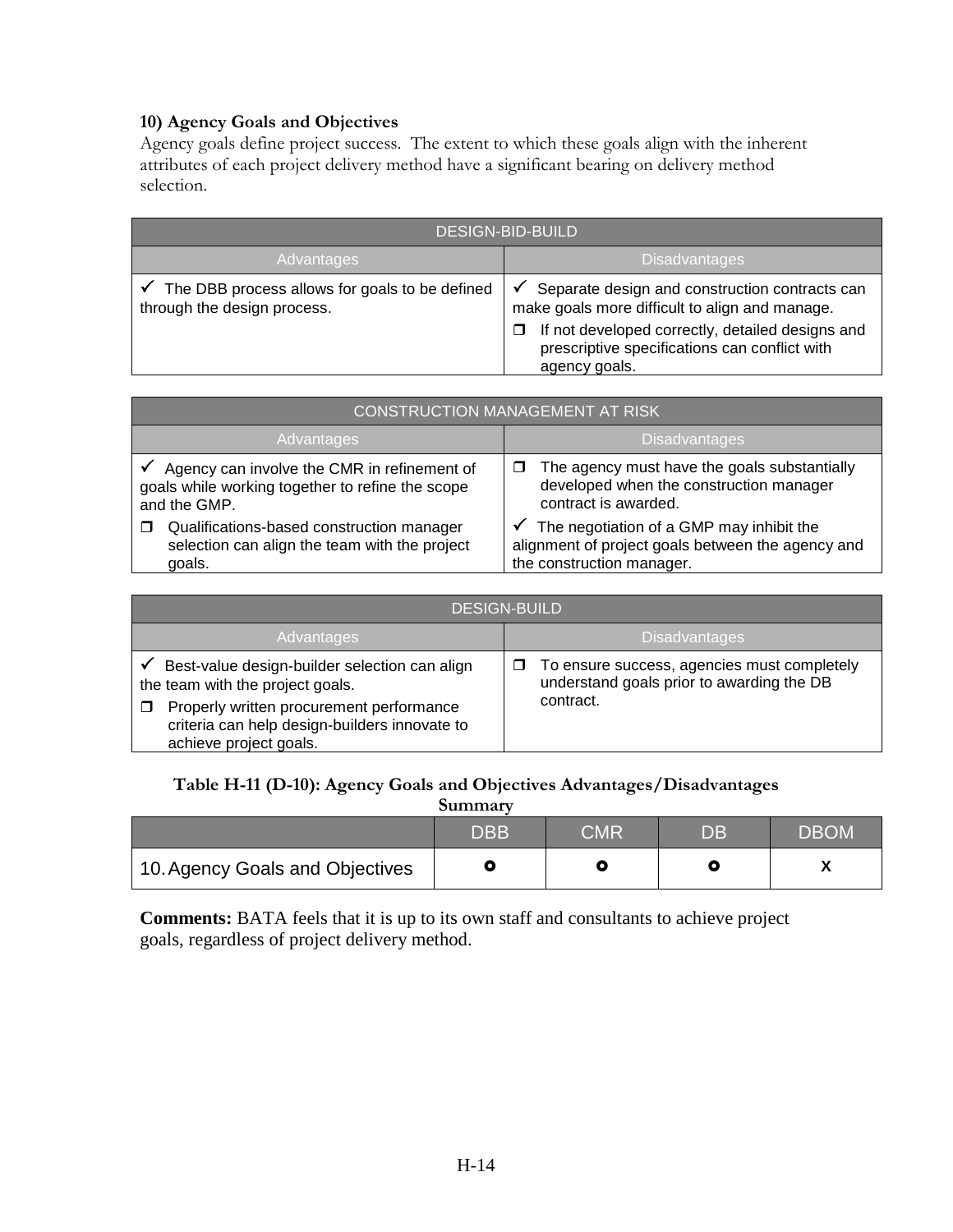## **11) Agency Control of Project**

The owner's ability to control the details of design and construction varies with each project delivery method. (Note that cost control and time control are described in other issues).

| <b>DESIGN-BID-BUILD</b>                                                                                                                                                                                                                           |                                                                                                                                                                                                                        |  |
|---------------------------------------------------------------------------------------------------------------------------------------------------------------------------------------------------------------------------------------------------|------------------------------------------------------------------------------------------------------------------------------------------------------------------------------------------------------------------------|--|
| Advantages                                                                                                                                                                                                                                        | <b>Disadvantages</b>                                                                                                                                                                                                   |  |
| $\checkmark$ The use of prescriptive specifications and<br>complete designs at the time of award provides<br>agencies with the most control over the project.<br>Separate design and construction contracts<br>provide clear checks and balances. | With additional control come added activities<br>and responsibility for agency staff.<br>$\checkmark$ The DBB method can be prone to change orders<br>if any design conflicts or constructability issues are<br>found. |  |

| CONSTRUCTION MANAGEMENT AT RISK                                                                                                            |                                                                                                                                                |  |
|--------------------------------------------------------------------------------------------------------------------------------------------|------------------------------------------------------------------------------------------------------------------------------------------------|--|
| <b>Disadvantages</b><br>Advantages                                                                                                         |                                                                                                                                                |  |
| The CMR method benefits from early<br>constructor involvement, but still has the benefit of<br>separate design and construction contracts. | Agency control of CMR delivery requires more<br>effort due to the use of multiple design packages<br>and the need for a GMP pricing structure. |  |

| <b>DESIGN-BUILD</b>                                                                  |                                                                                                                                        |  |
|--------------------------------------------------------------------------------------|----------------------------------------------------------------------------------------------------------------------------------------|--|
| <b>Disadvantages</b><br><b>Advantages</b>                                            |                                                                                                                                        |  |
| The transfer of design liability lessens the need<br>for agency control over design. | Award at a conceptual design level means that<br>$\checkmark$<br>the agency will lose control over the details of the<br>final design. |  |

## **Table H-12 (D-11): Agency Control of Project Advantages/Disadvantages Summary**

|                               | <b>DBB</b> | CMR | DB. | <b>DBOM</b> |
|-------------------------------|------------|-----|-----|-------------|
| 11. Agency Control of Project |            |     |     |             |

**Comments:** BATA feels the loss of close control of design detail after 30% makes DB the least appropriate delivery method.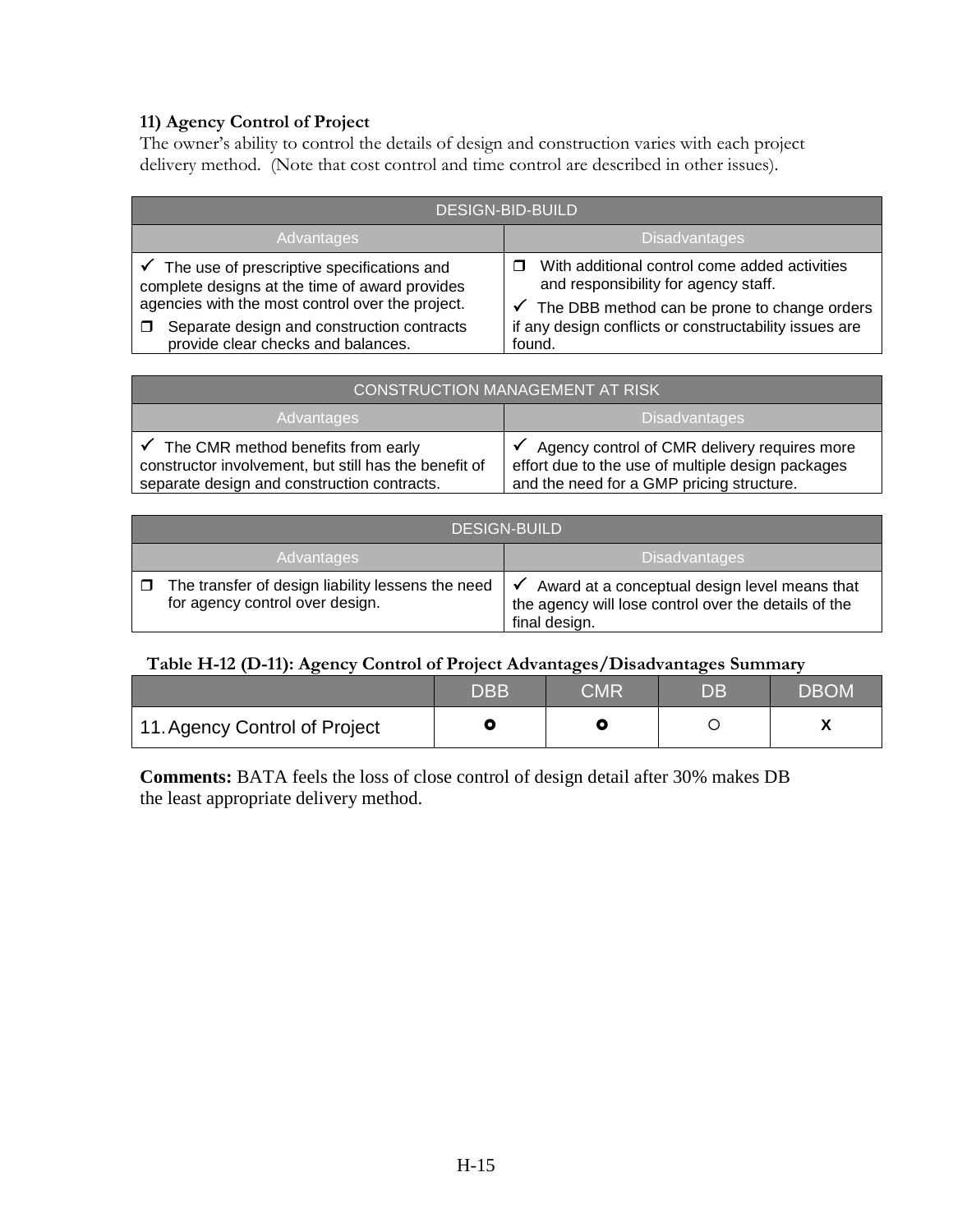### **12) Third-Party Agreement**

Each delivery method can facilitate agreements with third parties, such as political entities, utilities, railroads, etc. in a different manner. The extent to which designers or constructors can facilitate third-party agreements is the basis for the advantages and disadvantages of each delivery method.

| <b>DESIGN-BID-BUILD</b>                                                                          |                                                                                              |  |
|--------------------------------------------------------------------------------------------------|----------------------------------------------------------------------------------------------|--|
| Advantages                                                                                       | <b>Disadvantages</b>                                                                         |  |
| The use of complete plans and prescriptive<br>specifications facilitates third-party agreements. | Expediting third-party agreements in the DBB<br>process can be cumbersome if it is required. |  |

| CONSTRUCTION MANAGEMENT AT RISK                                       |                                                                                                                                                                                       |  |
|-----------------------------------------------------------------------|---------------------------------------------------------------------------------------------------------------------------------------------------------------------------------------|--|
| <b>Disadvantages</b><br>Advantages                                    |                                                                                                                                                                                       |  |
| Construction managers can help facilitate third-<br>party agreements. | $\checkmark$ Construction managers typically do not<br>guarantee costs involved with obtaining third-party<br>agreements or which stem from problems with third-<br>party agreements. |  |

| <b>DESIGN-BUILD</b>                                                                          |                                                                                                                                                                                                                                                                                                                                                        |  |
|----------------------------------------------------------------------------------------------|--------------------------------------------------------------------------------------------------------------------------------------------------------------------------------------------------------------------------------------------------------------------------------------------------------------------------------------------------------|--|
| Advantages                                                                                   | <b>Disadvantages</b>                                                                                                                                                                                                                                                                                                                                   |  |
| Design-builders can use innovative methods to<br>assist in obtaining third-party agreements. | Some third-party agencies can have codes that<br>negate the use of DB thereby excluding the DB<br>method from consideration (see Step 3 Review<br>Go/No-Go Decision Points).<br>Design-builders typically do not guarantee costs<br>٧<br>involved with obtaining third-party agreements or<br>which stem from problems with third-party<br>agreements. |  |

#### **Table H-13 (D-12): Third-Party Agreement Advantages/Disadvantages Summary**

|                           | <b>DBB</b> | CMR | DB | <b>DBOM</b> |
|---------------------------|------------|-----|----|-------------|
| 12. Third-Party Agreement |            |     |    |             |

**Comments:** BATA feels that DBB is the most effective delivery method for

incorporating third-party requirements prior to construction start. Historically, the City of Big Apple agencies and utilities expect to have the ability to review and approve 100% designs prior to construction, and CMR and DB do not allow for this. The City of Big Apple agencies and utilities could impose additional requirements after award of a DB contract or after negotiation of a GMP in a CMR contract, thereby increasing cost and time or creating disputes about extra time and extra money.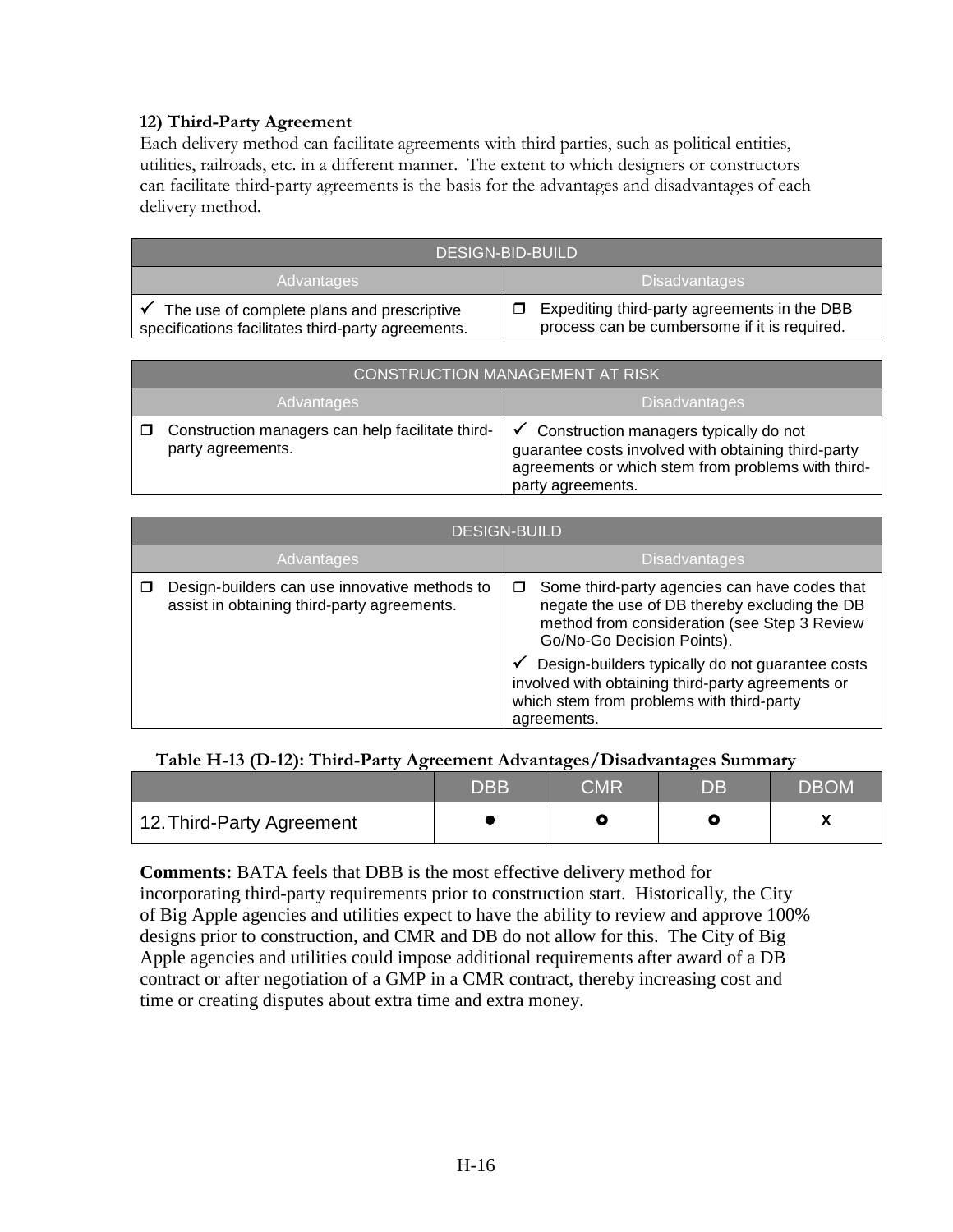# Public Policy/Regulatory Issues

### **13) Competition**

Each delivery method may affect the level of competition. This concerns the evaluation of facilitating effects of each method on competition. Alternative project delivery methods allow agencies to package projects in sizes that can effectively enhance or reduce competition.

| <b>DESIGN-BID-BUILD</b>                                                                 |                                                                                                                                           |  |
|-----------------------------------------------------------------------------------------|-------------------------------------------------------------------------------------------------------------------------------------------|--|
| <b>Advantages</b>                                                                       | <b>Disadvantages</b>                                                                                                                      |  |
| Owner benefits from large pool of potential<br>bidders and a high level of competition. | There are issues that follow low-bid<br>procurement, such as a higher probability of<br>requests for change orders, disputes, and claims. |  |

| <b>CONSTRUCTION MANAGEMENT AT RISK</b>                                                                                                   |                                                                                                                                  |  |
|------------------------------------------------------------------------------------------------------------------------------------------|----------------------------------------------------------------------------------------------------------------------------------|--|
| <b>Advantages</b>                                                                                                                        | <b>Disadvantages</b>                                                                                                             |  |
| $\checkmark$ Qualifications-based selection factors can be<br>applied to select only the most highly qualified<br>construction managers. | Presence of a constructor early in the project<br>may give the owner less competitive leverage when<br>pricing the construction. |  |

| <b>DESIGN-BUILD</b>                                                                                                   |                                                                                                                                                                                  |  |
|-----------------------------------------------------------------------------------------------------------------------|----------------------------------------------------------------------------------------------------------------------------------------------------------------------------------|--|
| Advantages                                                                                                            | <b>Disadvantages</b>                                                                                                                                                             |  |
| Qualifications-based selection factors can be<br>applied to select only the most highly qualified<br>design-builders. | Proposal package size and bid preparation<br>□<br>costs can decrease the number of qualified<br>bidders.                                                                         |  |
|                                                                                                                       | Opposition from public sector employees,<br>unions, or other interested parties can exclude<br>the DB method from consideration (see Step 3<br>Review Go/No-Go Decision Points). |  |

### **Table H-14 (D-13): Competition Advantages/ Disadvantages Summary**

|                 | <b>DBB</b> | CMR | $\overline{\mathsf{DB}}$ | <b>DBOM</b> |
|-----------------|------------|-----|--------------------------|-------------|
| 13. Competition |            |     |                          | . .         |

**Comments:** BATA felt that the qualifications-based selection, plus good competition on previous DB projects make it the most appropriate project delivery method. DBB and CMR were also less appropriate because of the applicable disadvantages.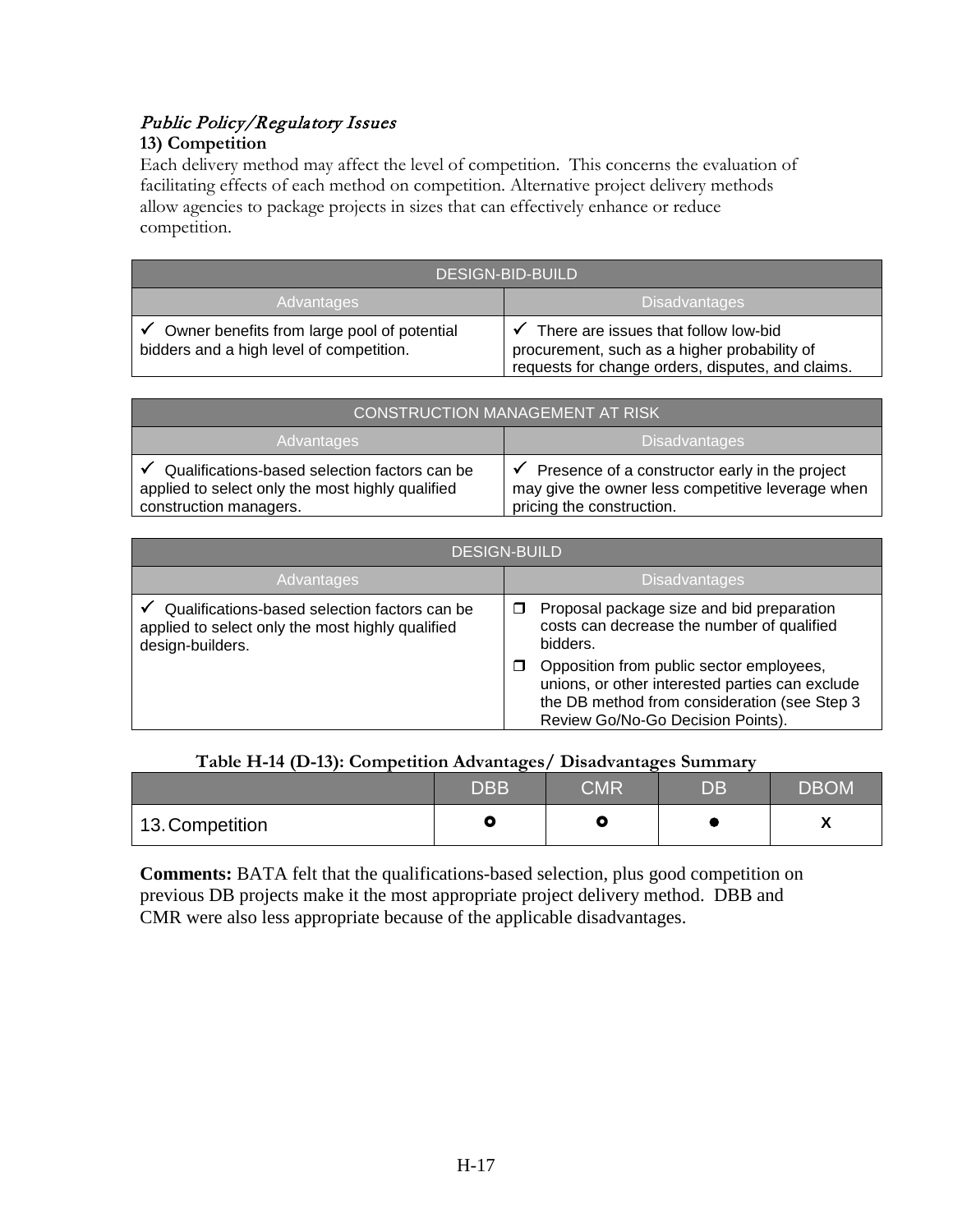## **14) Disadvantaged Business Enterprise (DBE) Impacts**

The extent to which the delivery methods can be used to promote participation of disadvantaged businesses forms the advantages and disadvantages of this issue.

| <b>DESIGN-BID-BUILD</b>                                                                |                                                                        |  |  |
|----------------------------------------------------------------------------------------|------------------------------------------------------------------------|--|--|
| <b>Advantages</b>                                                                      | <b>Disadvantages</b>                                                   |  |  |
| Agencies can include DBE requirements in both<br>design and construction requirements. | Low-bidding environment may harm future<br>viability of DBE companies. |  |  |
| DBE involvement is known at time of award for<br>design and construction.              |                                                                        |  |  |

| <b>CONSTRUCTION MANAGEMENT AT RISK</b>                                                                                                                                   |                                                                                                                                        |  |
|--------------------------------------------------------------------------------------------------------------------------------------------------------------------------|----------------------------------------------------------------------------------------------------------------------------------------|--|
| Advantages                                                                                                                                                               | <b>Disadvantages</b>                                                                                                                   |  |
| Agencies can include DBE requirements in both<br>design and construction requirements.<br>DBE involvement is known at time of award for<br>√<br>design and construction. | Due to the phased nature of CMR contracts, the<br>final DBE involvement may not be known until<br>the project is ultimately completed. |  |

| <b>DESIGN-BUILD</b>                                                                           |                                                                                                                                                                                                                     |  |
|-----------------------------------------------------------------------------------------------|---------------------------------------------------------------------------------------------------------------------------------------------------------------------------------------------------------------------|--|
| Advantages                                                                                    | <b>Disadvantages</b>                                                                                                                                                                                                |  |
| Agencies can include DBE requirements in the<br>RFP for design and construction requirements. | Owners can set DBE requirements, but because<br>all subcontractors are not known at the time of<br>award, there is a risk that design-builders may<br>not achieve the DBE goals they specify in their<br>proposals. |  |

## **Table H-15 (D-14): DBE Impacts Advantages/Disadvantages Summary**

|                 | $\mathsf{DBB}'$ | <b>CMR</b> | DB | <b>DBOM</b> |
|-----------------|-----------------|------------|----|-------------|
| 14. DBE Impacts |                 |            | ື  |             |

**Comments:** BATA felt that project delivery method has no bearing on setting and enforcing DBE goals and participation.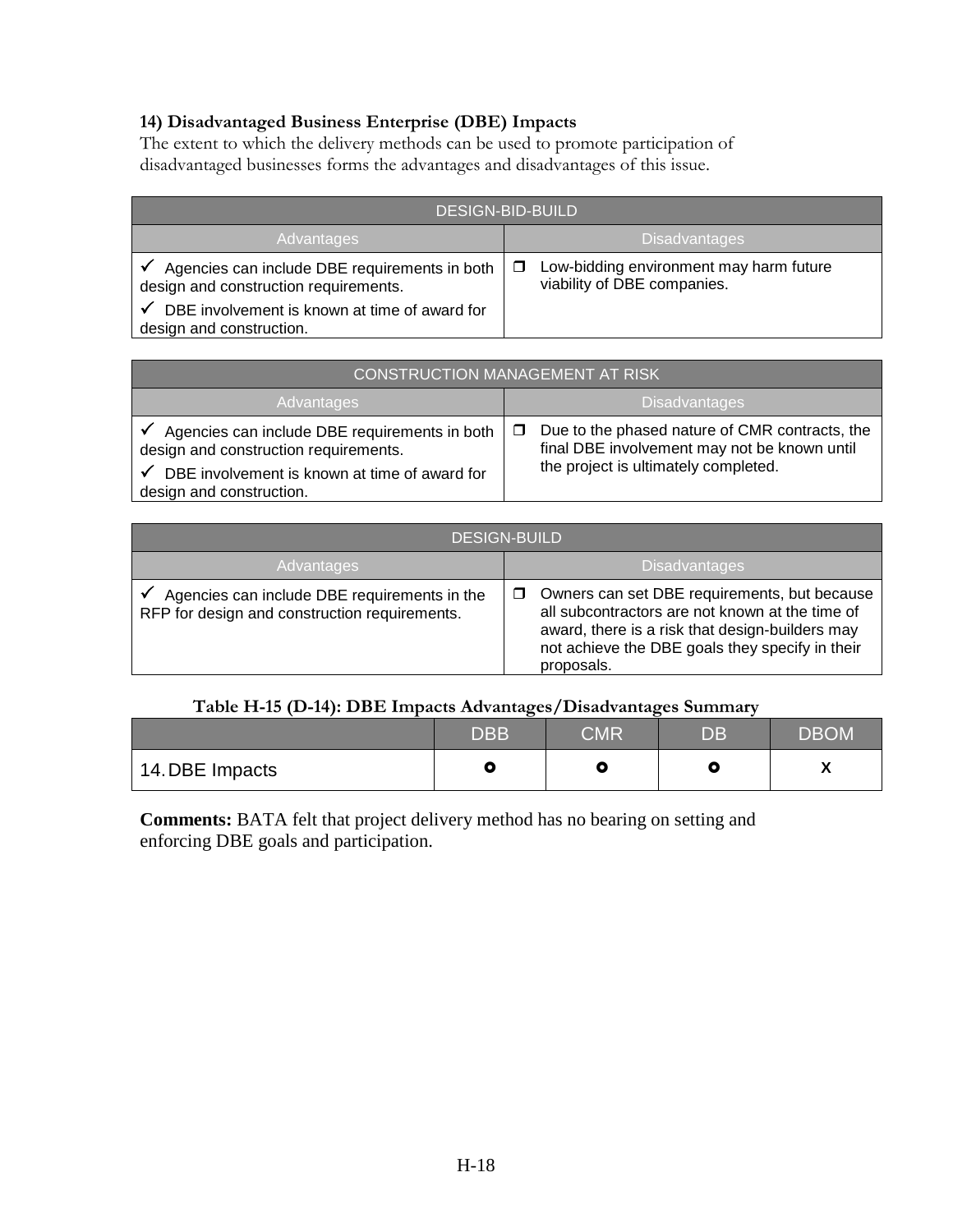#### **15) Labor Unions**

The choice of delivery method may have an impact on labor usage and hence labor union issues. These issues can be both internal to the transit agency as well as external with its contractors.

| <b>DESIGN-BID-BUILD</b>                                                                              |                      |
|------------------------------------------------------------------------------------------------------|----------------------|
| Advantages                                                                                           | <b>Disadvantages</b> |
| The DBB process is well established, so there<br>is generally no fundamental opposition from unions. | None.                |

| <b>CONSTRUCTION MANAGEMENT AT RISK</b>                                       |                                                                                                      |  |
|------------------------------------------------------------------------------|------------------------------------------------------------------------------------------------------|--|
| <b>Disadvantages</b><br>Advantages                                           |                                                                                                      |  |
| Similar to DBB, there is generally no<br>fundamental opposition from unions. | Construction managers do not generally<br>guarantee prices if there are issues with labor<br>unions. |  |

| <b>DESIGN-BUILD</b> |                                                                                                                                       |  |  |
|---------------------|---------------------------------------------------------------------------------------------------------------------------------------|--|--|
| Advantages          | <b>Disadvantages</b>                                                                                                                  |  |  |
| None.               | Opposition from public design unions can<br>exclude the DB method from consideration (see<br>Step 3 Review Go/No-Go Decision Points). |  |  |
|                     | Design-builders do not generally guarantee<br>prices if there are issues with labor unions.                                           |  |  |

#### **Table H-16 (D-15): Labor Unions Advantages/Disadvantages Summary**

|                  | <b>DBB</b> | <b>CMR</b> | DB. | <b>DBOM</b> |
|------------------|------------|------------|-----|-------------|
| 15. Labor Unions |            |            |     |             |

**Comments:** BATA felt that CMR is least appropriate because union issues may make it difficult to negotiate a GMP.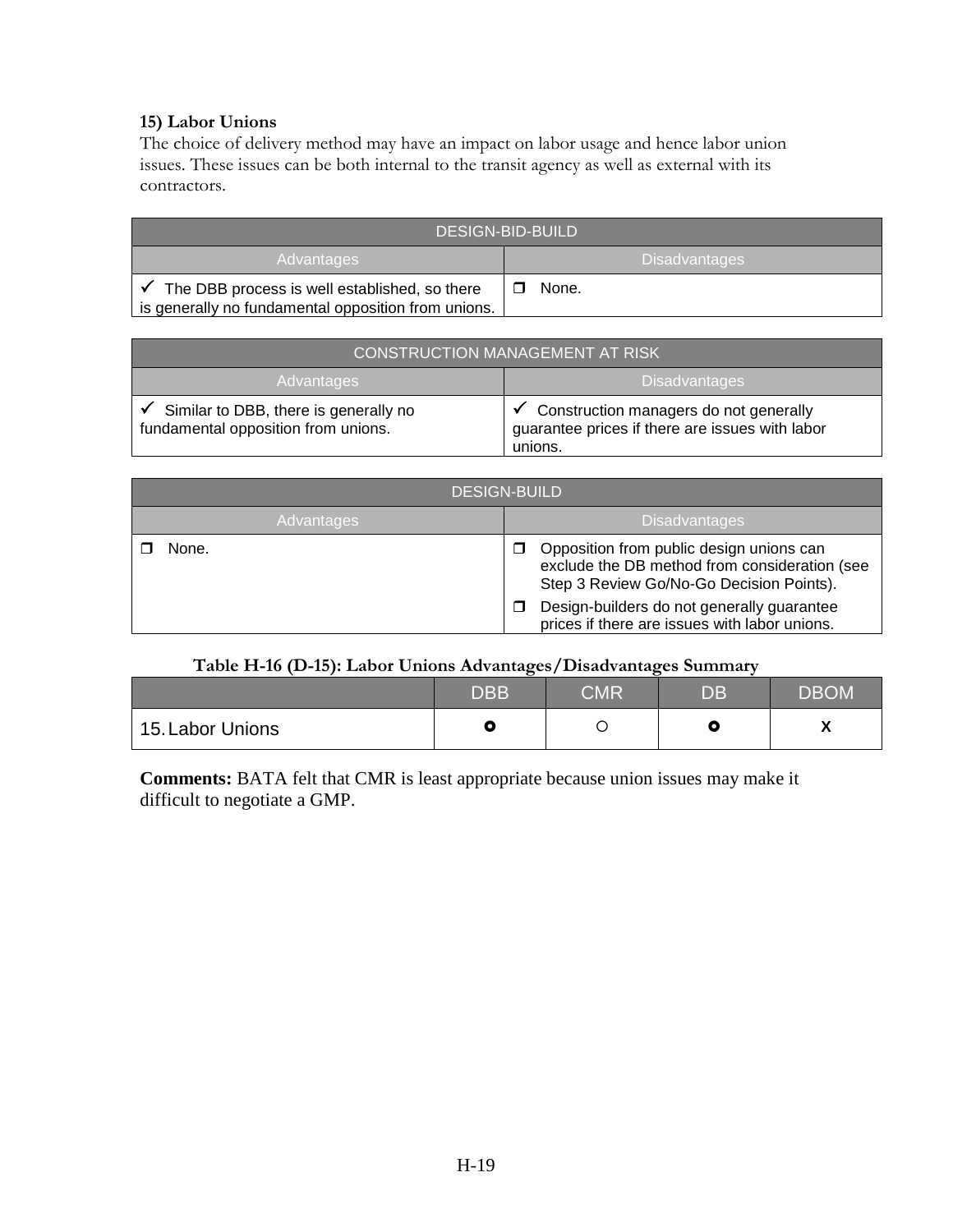#### **16) Federal/State/Local Laws**

Use of some delivery methods may not be allowed for transit agencies due to state or local laws. Some of the states mandate that the transit agencies go through several steps before being allowed to use an alternative delivery method. The level of difficulty of using a delivery method from a legal standpoint constitutes the advantages and disadvantages of this issue.

| DESIGN-BID-BUILD                      |                   |  |
|---------------------------------------|-------------------|--|
| Advantages                            | l Disadvantages i |  |
| All states are authorized to use DBB. | None.             |  |

| <b>CONSTRUCTION MANAGEMENT AT RISK</b>                                                                                                                          |                                                                                                                                      |  |  |
|-----------------------------------------------------------------------------------------------------------------------------------------------------------------|--------------------------------------------------------------------------------------------------------------------------------------|--|--|
| Advantages                                                                                                                                                      | <b>Disadvantages</b>                                                                                                                 |  |  |
| Some states allow more flexible procurement<br>regulations with CMR, which can be advantageous<br>in appropriate situations to expedite project<br>development. | Some state agencies are not authorized to use<br>CMR or need to get extra approvals (see Step 3<br>Review Go/No-Go Decision Points). |  |  |

 $\Box$ 

| <b>DESIGN-BUILD</b>                                                                                                                                            |                                                                                                                                          |  |  |
|----------------------------------------------------------------------------------------------------------------------------------------------------------------|------------------------------------------------------------------------------------------------------------------------------------------|--|--|
| <b>Advantages</b>                                                                                                                                              | <b>Disadvantages</b>                                                                                                                     |  |  |
| Some states allow more flexible procurement<br>regulations with DB, which can be advantageous in<br>appropriate situations to expedite project<br>development. | Some state agencies are not authorized to use<br>□<br>DB or need to get extra approvals (see Step 3<br>Review Go/No-Go Decision Points). |  |  |

#### **Table H-17 (D-16): Federal/State/Local Laws Advantages/Disadvantages Summary**

|                              | <b>DBB</b> | $\overline{\mathsf{CMR}}$ | DB. | <b>DBOM</b> |
|------------------------------|------------|---------------------------|-----|-------------|
| 16. Federal/State/Local Laws |            |                           |     |             |

**Comments:** BATA felt that all delivery methods were equally appropriate. It was assumed for this hypothetical project that CMR and DB are not prohibited by Big Apple, state, or federal laws and regulations.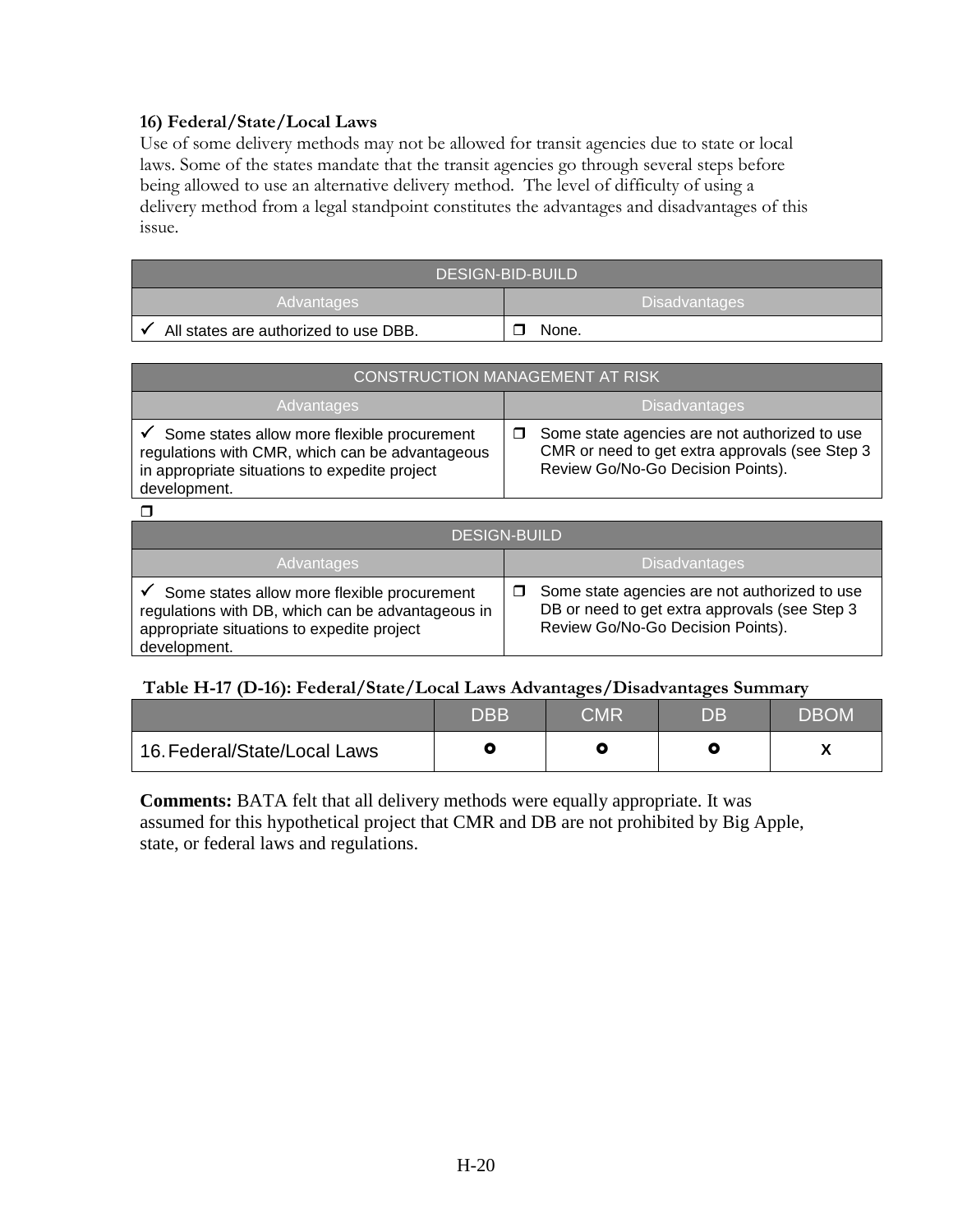## **17) FTA/EPA Regulations**

The extent to which the various delivery methods can facilitate FTA requirements and EPA regulations given the unique project characteristics constitutes the advantages and disadvantages of this issue.

| <b>DESIGN-BID-BUILD</b>                                                             |                                                                                                                                                                                             |  |
|-------------------------------------------------------------------------------------|---------------------------------------------------------------------------------------------------------------------------------------------------------------------------------------------|--|
| <b>Advantages</b>                                                                   | <b>Disadvantages</b>                                                                                                                                                                        |  |
| Familiarity of agencies with this method<br>facilitates permit and funding process. | The final cost and schedule are established long<br>п<br>after the Full Funding Grant Authorization<br>(FFGA), which can be problematic if FFGA cost<br>and schedule estimates are not met. |  |

| <b>CONSTRUCTION MANAGEMENT AT RISK</b>                                       |                                                                                                                                                              |  |
|------------------------------------------------------------------------------|--------------------------------------------------------------------------------------------------------------------------------------------------------------|--|
| Advantages                                                                   | <b>Disadvantages</b>                                                                                                                                         |  |
| Construction managers can help facilitate the<br>□<br>environmental process. | $\checkmark$ The use of a GMP with separate design and<br>construction packages can result in a final cost and<br>schedule confirmation long after the FFGA. |  |

| <b>DESIGN-BUILD</b>                                                                                                               |                                                                                                                                                                     |  |  |
|-----------------------------------------------------------------------------------------------------------------------------------|---------------------------------------------------------------------------------------------------------------------------------------------------------------------|--|--|
| <b>Advantages</b>                                                                                                                 | <b>Disadvantages</b>                                                                                                                                                |  |  |
| $\Box$ FTA has gained some experience and has<br>modified its procedures to use DB.<br>Cost and schedule are fixed near the FFGA. | The design required to acquire environmental<br>permits before a design-builder is hired may<br>cause delays and negate some of the<br>advantages of the DB method. |  |  |

#### **Table H-18 (D-17): FTA/EPA Regulations Advantages/Disadvantages Summary**

|                         | <b>DBB</b> | CMR | DB | <b>DBOM</b> |
|-------------------------|------------|-----|----|-------------|
| 17. FTA/EPA Regulations |            |     |    |             |

**Comments:** BATA felt that DBB was most appropriate because of it being so familiar with the FTA and EPA processes applied to DBB projects. BATA felt CMR was the least appropriate because of the potential difficulty of reaching a negotiated GMP well after the FFGA amount is set, with unknown subsurface conditions in this underground tunnel project.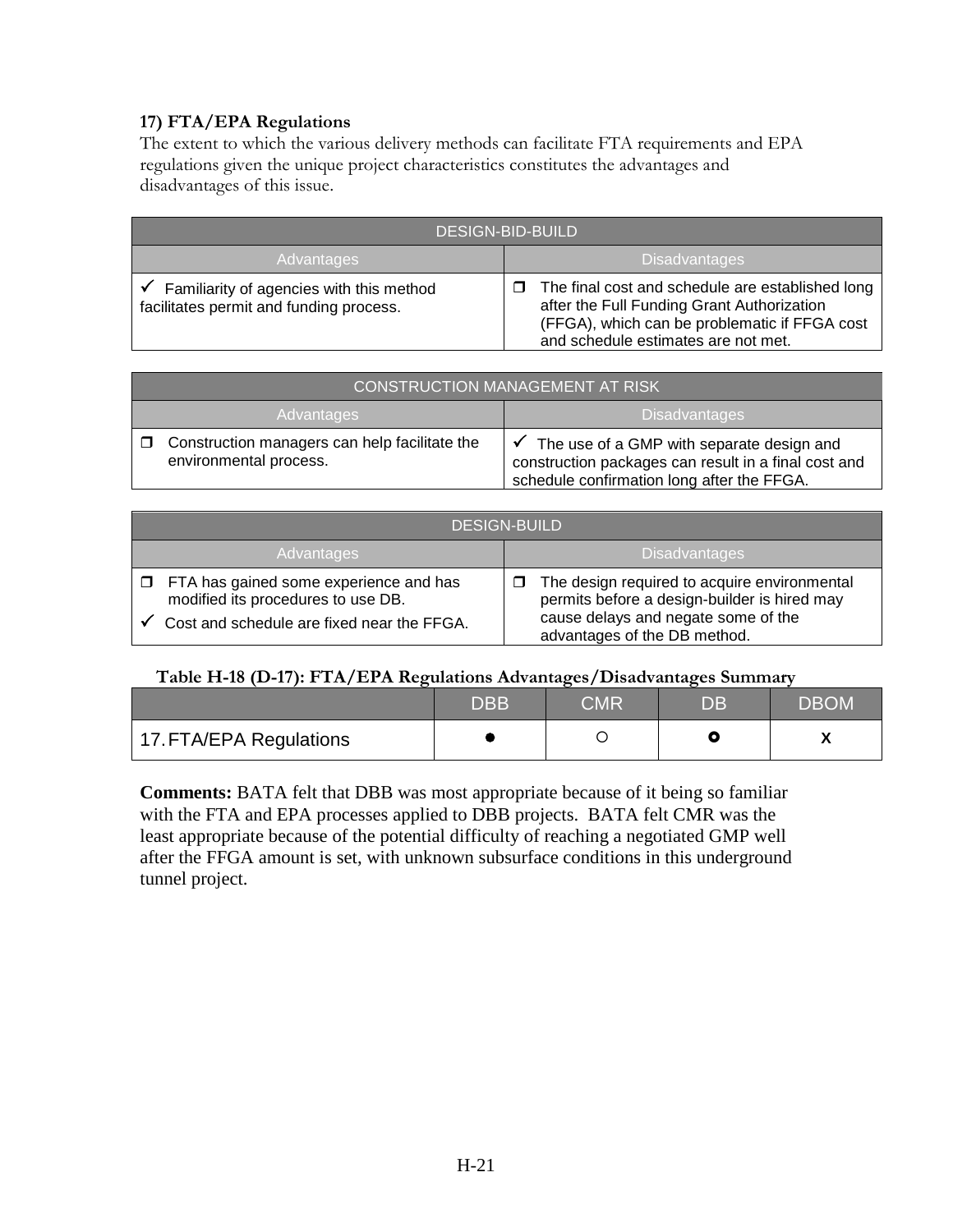### **18) Stakeholder/Community Input**

This issue addresses the opportunity for stakeholder involvement afforded by the delivery methods.

| <b>DESIGN-BID-BUILD</b>                                                                                                                |                                                                                       |  |
|----------------------------------------------------------------------------------------------------------------------------------------|---------------------------------------------------------------------------------------|--|
| Advantages                                                                                                                             | <b>Disadvantages</b>                                                                  |  |
| Separate design and construction phases give<br>an opportunity to get stakeholders' inputs before<br>the commencement of construction. | The opportunity for stakeholder changes in<br>design can cause delays in the project. |  |

| <b>CONSTRUCTION MANAGEMENT AT RISK</b>                                                            |                                                                                     |  |
|---------------------------------------------------------------------------------------------------|-------------------------------------------------------------------------------------|--|
| Advantages                                                                                        | <b>Disadvantages</b>                                                                |  |
| The construction experience of the construction<br>manager can help facilitate stakeholder input. | Stakeholder input can make GMP negotiation<br>troublesome if not managed correctly. |  |

| <b>DESIGN-BUILD</b>                                                                                                                                |                                                                                    |  |
|----------------------------------------------------------------------------------------------------------------------------------------------------|------------------------------------------------------------------------------------|--|
| Advantages                                                                                                                                         | <b>Disadvantages</b>                                                               |  |
| $\checkmark$ The owner can require the DB contractor to<br>include a public information and outreach program<br>to facilitate communities' inputs. | Any change because of community inputs after<br>the issuance of RFP can be costly. |  |
| Design-builders can be innovative in helping<br>gain community involvement.                                                                        |                                                                                    |  |

## **Table H-19 (D-18): Stakeholder/Community Input Advantages/Disadvantages**

|                                 | <b>DBB</b> | CMR | DB. | <b>DBOM</b> |
|---------------------------------|------------|-----|-----|-------------|
| 18. Stakeholder/Community Input |            |     |     |             |

**Comments:** BATA felt that project delivery method had no bearing on stakeholder/community input, since it is always BATA's responsibility (not the designer's and not the contractor's) to ensure appropriate stakeholder/community input, regardless of project delivery method.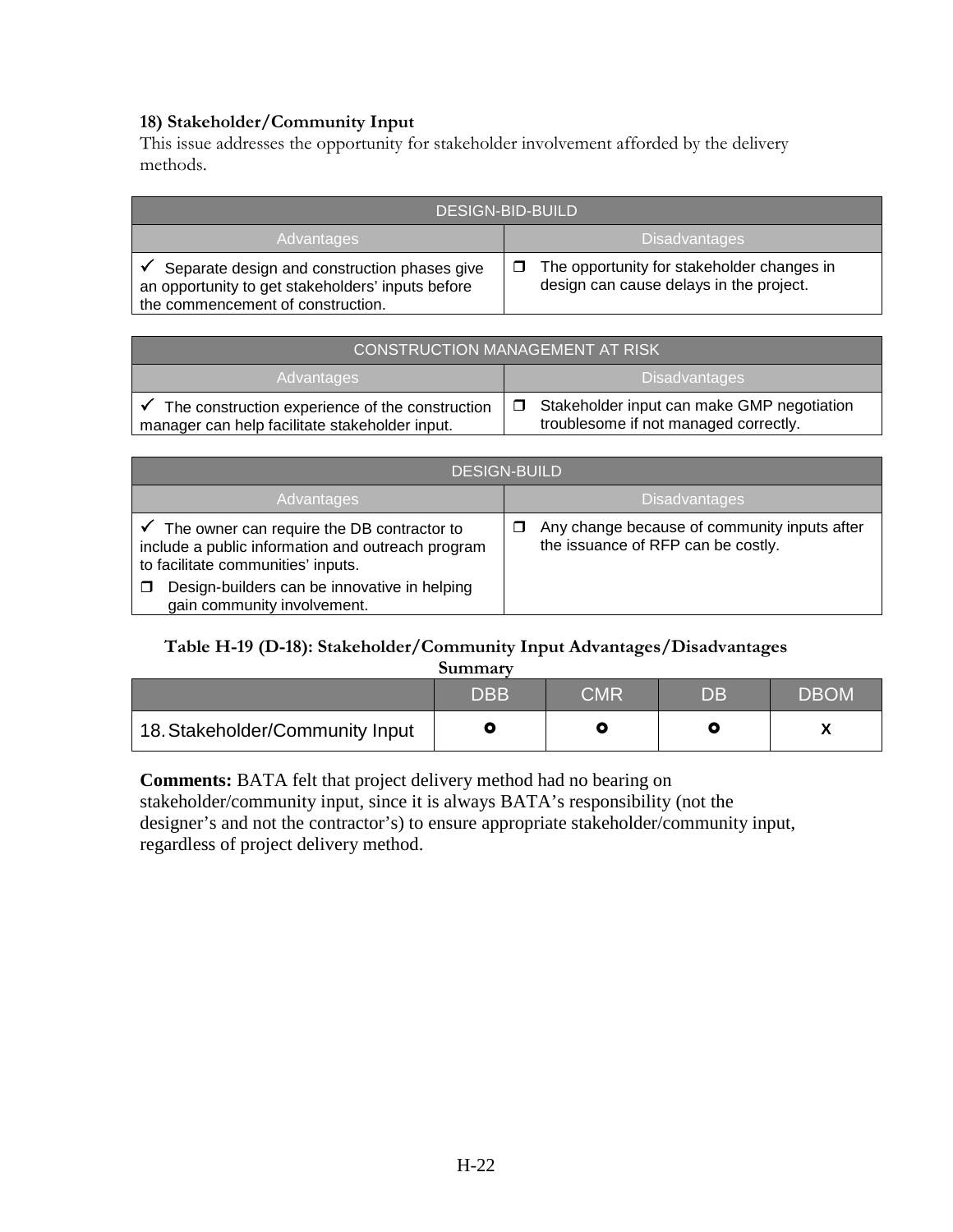# Lifecycle Issues

# **19) Lifecycle Costs**

Delivery methods can influence costs in the operation and maintenance phase. This issue focuses on the opportunities or barriers that each delivery method provides with regard to lifecycle costs.

| <b>DESIGN-BID-BUILD</b>                                                                            |                                                                             |  |
|----------------------------------------------------------------------------------------------------|-----------------------------------------------------------------------------|--|
| <b>Disadvantages</b><br>Advantages                                                                 |                                                                             |  |
| The agency can control lifecycle costs through<br>completed design and performance specifications. | The DBB system allows for little constructor<br>input into lifecycle costs. |  |

| <b>CONSTRUCTION MANAGEMENT AT RISK</b>                                                                                          |                                                                                                                                                                                      |  |
|---------------------------------------------------------------------------------------------------------------------------------|--------------------------------------------------------------------------------------------------------------------------------------------------------------------------------------|--|
| <b>Advantages</b>                                                                                                               | Disadvantages                                                                                                                                                                        |  |
| $\checkmark$ CMR has all benefits of DBB, plus the agency<br>can leverage construction manager's input into<br>lifecycle costs. | If lifecycle performance criteria are not well<br>П.<br>understood during the development of the GMP,<br>lifecycle issues may be difficult to incorporate<br>into the final product. |  |

| <b>DESIGN-BUILD</b>                                                                                                                                       |                                                                                                                                                    |  |
|-----------------------------------------------------------------------------------------------------------------------------------------------------------|----------------------------------------------------------------------------------------------------------------------------------------------------|--|
| <b>Advantages</b>                                                                                                                                         | <b>Disadvantages</b>                                                                                                                               |  |
| The agency can use performance criteria to set<br>lifecycle performance standards and rely on<br>design-builder innovation to achieve these<br>standards. | If lifecycle performance criteria are not well<br>√<br>understood at the procurement stage, they will not<br>be incorporated into the DB contract. |  |

#### **Table H-20 (D-19): Lifecycle Costs Advantages/Disadvantages Summary**

|                     | <b>DBB</b> | ${\sf CMR}$ | DB | <b>DBOM</b> |
|---------------------|------------|-------------|----|-------------|
| 19. Lifecycle Costs |            |             |    |             |

**Comments:** BATA felt that DB was less appropriate because of the loss of control of design detail after 30%.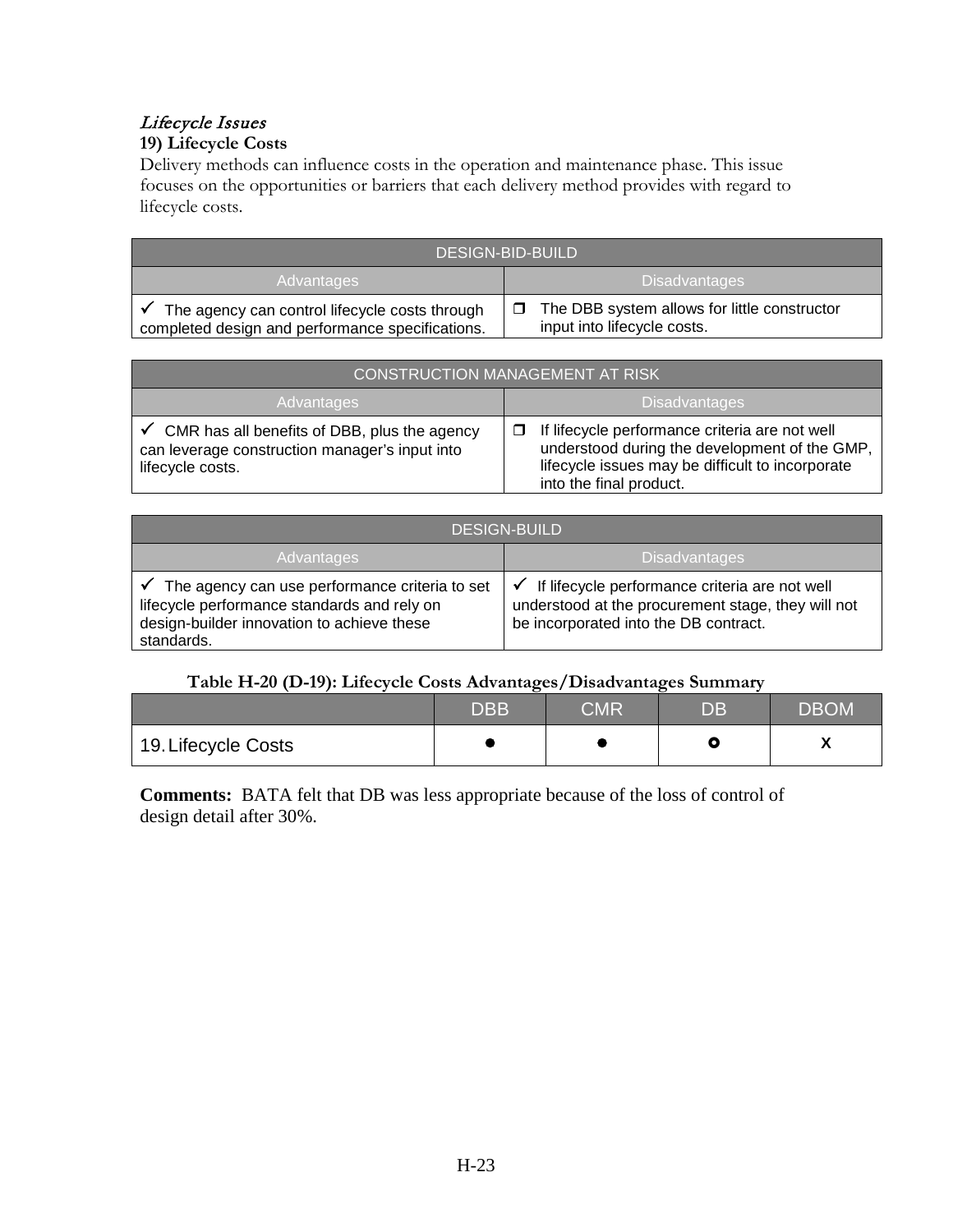#### **20) Maintainability**

There can be advantages and disadvantages to each delivery method with regard to how maintainability is achieved. This issue describes these advantages and disadvantages as they relate to the owner's ability to specify quality and ease of maintenance.

| <b>DESIGN-BID-BUILD</b>                                                                                             |                                                                                                  |  |
|---------------------------------------------------------------------------------------------------------------------|--------------------------------------------------------------------------------------------------|--|
| Advantages                                                                                                          | <b>Disadvantages</b>                                                                             |  |
| The opportunity to view completed plans before<br>award allows agencies to review maintenance<br>issues in designs. | There is little opportunity for constructors to<br>$\Box$<br>have input into maintenance issues. |  |

| <b>CONSTRUCTION MANAGEMENT AT RISK</b>                                                                                                 |                                                                                                                                                                |  |
|----------------------------------------------------------------------------------------------------------------------------------------|----------------------------------------------------------------------------------------------------------------------------------------------------------------|--|
| <b>Advantages</b>                                                                                                                      | <b>Disadvantages</b>                                                                                                                                           |  |
| $\checkmark$ CMR has all the benefits of DBB, plus the<br>agency can leverage construction manager's input<br>into maintenance issues. | $\Box$ If maintainability issues are not well understood<br>during the development of the GMP, they may<br>be difficult to incorporate into the final product. |  |

| <b>DESIGN-BUILD</b>                                                                                                           |                                                                                                                                            |  |
|-------------------------------------------------------------------------------------------------------------------------------|--------------------------------------------------------------------------------------------------------------------------------------------|--|
| <b>Advantages</b>                                                                                                             | <b>Disadvantages</b>                                                                                                                       |  |
| $\checkmark$ The agency can emphasize maintainability<br>issues through performance criteria and best-value<br>award factors. | If maintainability issues are not well understood<br>⊓<br>at the procurement stage, they will not be<br>incorporated into the DB contract. |  |

## **Table H-21 (D-20): Maintainability Advantages/Disadvantages Summary**

|                     | <b>DBB</b> | <b>CMR</b> | DB | <b>DBOM</b> |
|---------------------|------------|------------|----|-------------|
| 20. Maintainability |            |            |    |             |

**Comments:** BATA felt that project delivery method had no bearing on maintainability. DBOM would clearly be the most appropriate, but it was eliminated from consideration earlier in the analysis.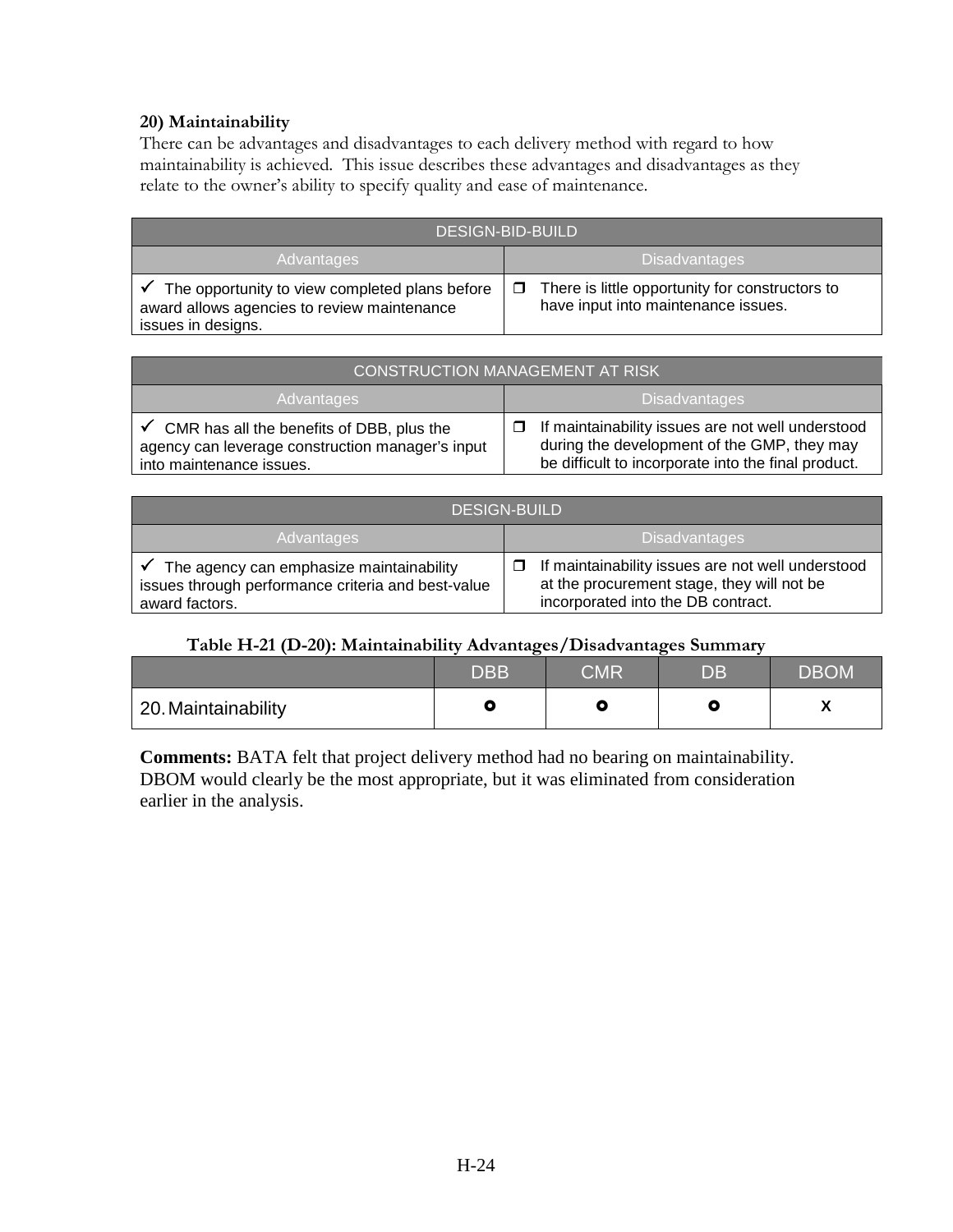## **21) Sustainable Design Goals**

Sustainable design is becoming ever more important in achieving overall sustainability goals for projects. The effect of delivery method in facilitating the process of implementing sustainability issues in the design is the focus of this issue.

| <b>DESIGN-BID-BUILD</b>                                                                          |                                                                                                                                                                                    |  |
|--------------------------------------------------------------------------------------------------|------------------------------------------------------------------------------------------------------------------------------------------------------------------------------------|--|
| Advantages                                                                                       | <b>Disadvantages</b>                                                                                                                                                               |  |
| Agencies can work with designers to<br>incorporate sustainable designs into complete<br>designs. | The process provides little opportunity for<br>□<br>constructability reviews to ensure that<br>sustainable designs can be constructed<br>efficiently and are not cost prohibitive. |  |

| <b>CONSTRUCTION MANAGEMENT AT RISK</b>                                                                                                    |                                                                                                                                          |  |
|-------------------------------------------------------------------------------------------------------------------------------------------|------------------------------------------------------------------------------------------------------------------------------------------|--|
| <b>Advantages</b>                                                                                                                         | <b>Disadvantages</b>                                                                                                                     |  |
| $\checkmark$ CMR has all benefits of DBB, plus the agency<br>can leverage construction manager's input into<br>sustainable design issues. | The use of separate bid packages can create<br>□<br>barriers in the integration of sustainable<br>solutions if not approached correctly. |  |

| <b>DESIGN-BUILD</b>                                                                                                  |                                                                                                                                          |  |
|----------------------------------------------------------------------------------------------------------------------|------------------------------------------------------------------------------------------------------------------------------------------|--|
| <b>Advantages</b>                                                                                                    | <b>Disadvantages</b>                                                                                                                     |  |
| The agency can emphasize sustainable design<br>issues through performance criteria and best-<br>value award factors. | If sustainable design issues are not well<br>understood at the procurement stage, they will not<br>be incorporated into the DB contract. |  |
| Integration of the design and construction team<br>can enhance constructability of designs.                          |                                                                                                                                          |  |

#### **Table H-22 (D-21): Sustainable Design Goals Advantages/Disadvantages Summary**

|                              | <b>DBB</b> | CMR | DB | <b>DBOM</b> |
|------------------------------|------------|-----|----|-------------|
| 21. Sustainable Design Goals |            |     |    |             |

**Comments:** BATA felt that DB was less appropriate because of the loss of control of design detail after 30%.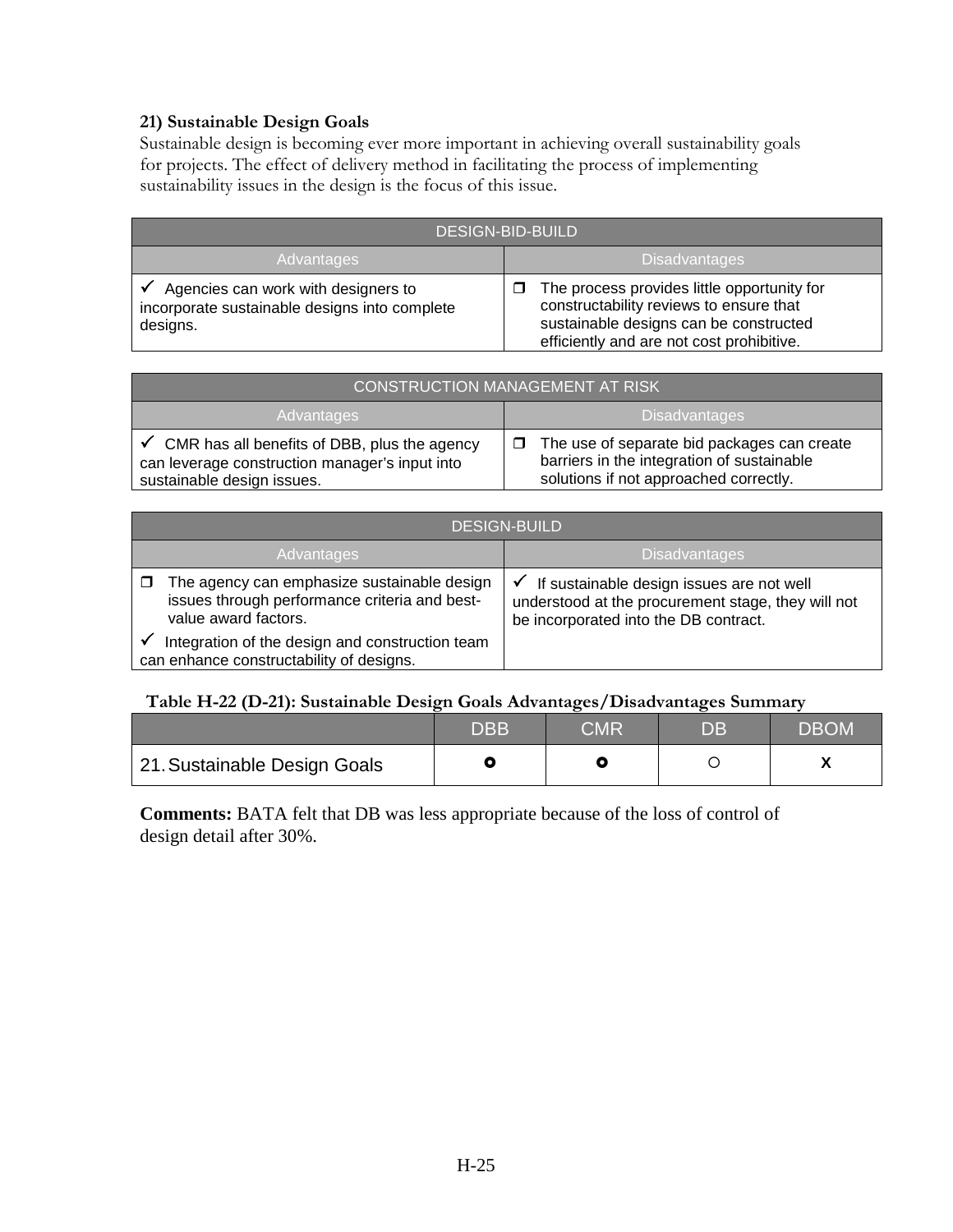### **22) Sustainable Construction Goals**

Sustainable construction is an important vehicle for achieving overall sustainability goals as well. The effect of delivery method in facilitating the process of sustainable construction is the focus of this issue.

| <b>DESIGN-BID-BUILD</b>                                                                                     |                                                                                                                                                       |  |
|-------------------------------------------------------------------------------------------------------------|-------------------------------------------------------------------------------------------------------------------------------------------------------|--|
| Advantages                                                                                                  | <b>Disadvantages</b>                                                                                                                                  |  |
| Prescriptive specifications can be used to<br>define sustainable construction practices prior to<br>design. | There is little opportunity or incentive for<br>□<br>constructor to do more than what is specified in<br>terms of sustainable construction practices. |  |
|                                                                                                             | Agencies can assume liability when prescribing<br>□<br>construction methods.                                                                          |  |

| CONSTRUCTION MANAGEMENT AT RISK                                                                               |                                                                                                                                               |  |
|---------------------------------------------------------------------------------------------------------------|-----------------------------------------------------------------------------------------------------------------------------------------------|--|
| <b>Advantages</b>                                                                                             | <b>Disadvantages</b>                                                                                                                          |  |
| $\checkmark$ The agency can leverage construction<br>manager's input into sustainable construction<br>issues. | The use of separate bid packages can create<br>$\Box$<br>barriers in the integration of sustainable<br>solutions if not approached correctly. |  |

| <b>DESIGN-BUILD</b>                                                                                                       |                                                                                                                                                |  |
|---------------------------------------------------------------------------------------------------------------------------|------------------------------------------------------------------------------------------------------------------------------------------------|--|
| Advantages                                                                                                                | <b>Disadvantages</b>                                                                                                                           |  |
| The agency can emphasize sustainable<br>construction issues through performance<br>criteria and best-value award factors. | If sustainable construction issues are not well<br>understood at the procurement stage, they will not<br>be incorporated into the DB contract. |  |
| Integration of the design and construction team<br>can enhance the use of sustainable construction<br>practices.          |                                                                                                                                                |  |

| DESIGN-BUILD-OPERATE-MAINTAIN                                                                                                                                                 |   |                                                                                                                                                  |
|-------------------------------------------------------------------------------------------------------------------------------------------------------------------------------|---|--------------------------------------------------------------------------------------------------------------------------------------------------|
| <b>Advantages</b>                                                                                                                                                             |   | <b>Disadvantages</b>                                                                                                                             |
| DBOM contractors can realize economic<br>returns for sustainable designs since they have<br>an inherent bias toward minimizing operations<br>and maintenance lifecycle costs. | п | If sustainable construction issues are not well<br>understood at the procurement stage, they will<br>not be incorporated into the DBOM contract. |

# **Table H-23 (D-22): Sustainable Construction Goals Advantages/Disadvantages**

**Summary**

|                                    | $\overline{\mathsf{DBB}}$ | CMR | DB | DBOM |
|------------------------------------|---------------------------|-----|----|------|
| 22. Sustainable Construction Goals |                           |     |    |      |

**Comments:** BATA felt that DB was the least appropriate because of the inherently more hands off/turnkey nature of DB.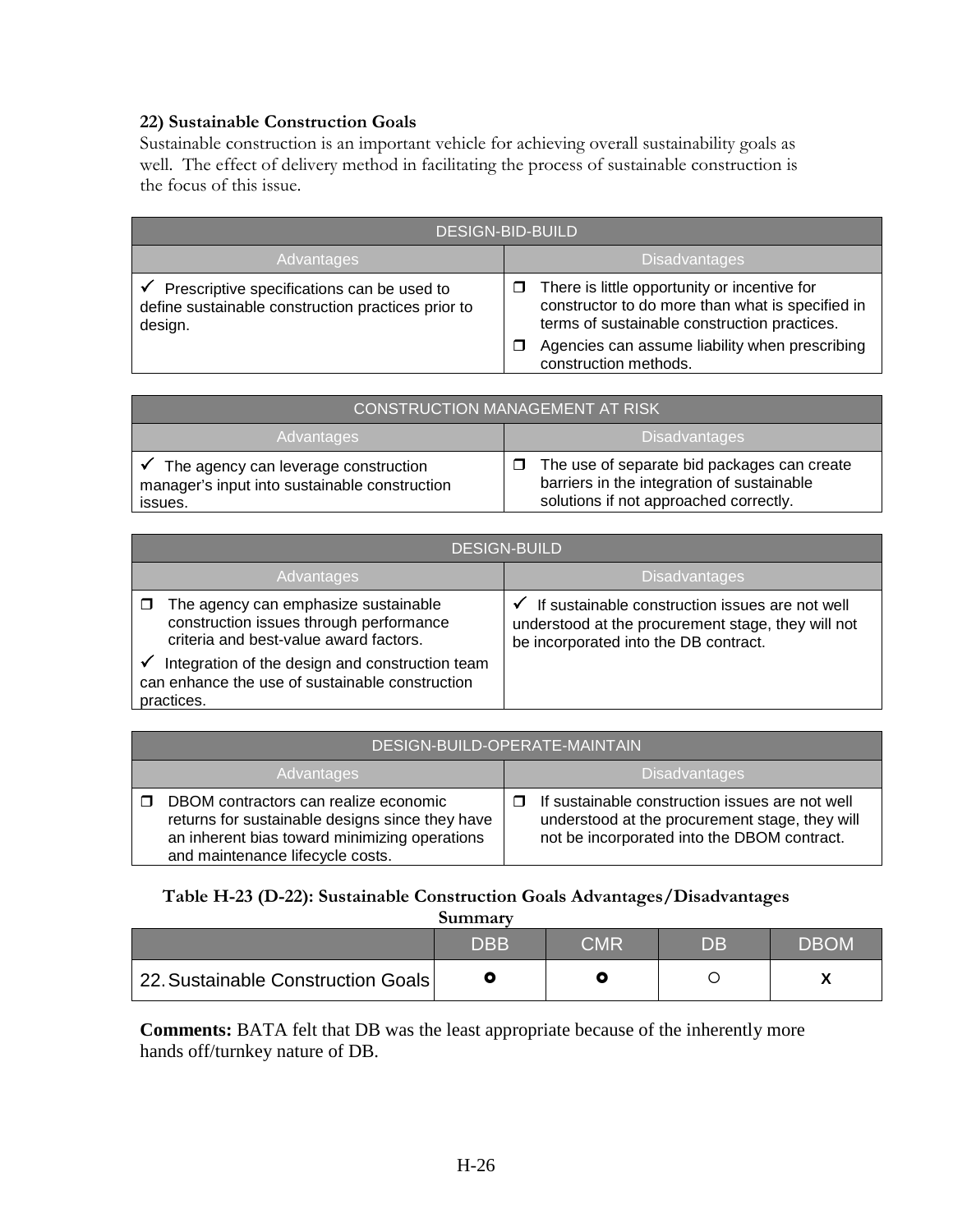# Other Issues

## **23) Construction Claims**

The effect of each delivery method in exposing the agency to potential conflicts and claims is addressed under this issue.

| <b>DESIGN-BID-BUILD</b>                                             |                                                                                                                                                                                                                                                                                             |  |
|---------------------------------------------------------------------|---------------------------------------------------------------------------------------------------------------------------------------------------------------------------------------------------------------------------------------------------------------------------------------------|--|
| Advantages                                                          | <b>Disadvantages</b>                                                                                                                                                                                                                                                                        |  |
| DBB has well-understood legal precedent for<br>construction claims. | DBB historically has the highest occurrence of<br>claims and disputes, which often occur in the areas<br>of authority, responsibility, and quality.<br>The low-bid environment can provide incentives<br>for a constructor to file claims-particularly if any<br>ambiguity in plans exists. |  |

| <b>CONSTRUCTION MANAGEMENT AT RISK</b>                                                                                            |                                                                                                                                                                                                                                                                 |  |
|-----------------------------------------------------------------------------------------------------------------------------------|-----------------------------------------------------------------------------------------------------------------------------------------------------------------------------------------------------------------------------------------------------------------|--|
| Advantages                                                                                                                        | <b>Disadvantages</b>                                                                                                                                                                                                                                            |  |
| Having the constructor on the team early<br>during design can lessen the likelihood for disputes<br>and claims regarding designs. | Since design and construction contracts are<br>separate, the potential for disputes and claims<br>regarding design still exists.<br>If multiple bid packages are not managed<br>✓<br>correctly, the coordination of these bid packages<br>can result in claims. |  |

| <b>DESIGN-BUILD</b>                                                                                                                 |                                                                                                                            |  |
|-------------------------------------------------------------------------------------------------------------------------------------|----------------------------------------------------------------------------------------------------------------------------|--|
| Advantages                                                                                                                          | <b>Disadvantages</b>                                                                                                       |  |
| The single source for design and construction<br>eliminates claims for design errors or omissions<br>from the agency's perspective. | There is potential for claims with regard to<br>scope definition if the form of the DB contract is not<br>well understood. |  |

#### **Table H-24 (D-23): Construction Claims Advantages/Disadvantages Summary**

|                         | <b>DBB</b> | CMR | DB. | <b>DBOM</b> |
|-------------------------|------------|-----|-----|-------------|
| 23. Construction Claims |            |     |     |             |

**Comments:** BATA felt that DB is the most appropriate method because of the elimination of finger pointing between designer and constructor. CMR was felt to be more effective than DBB because of the dialogue and working relationship established with the constructor during the design phase.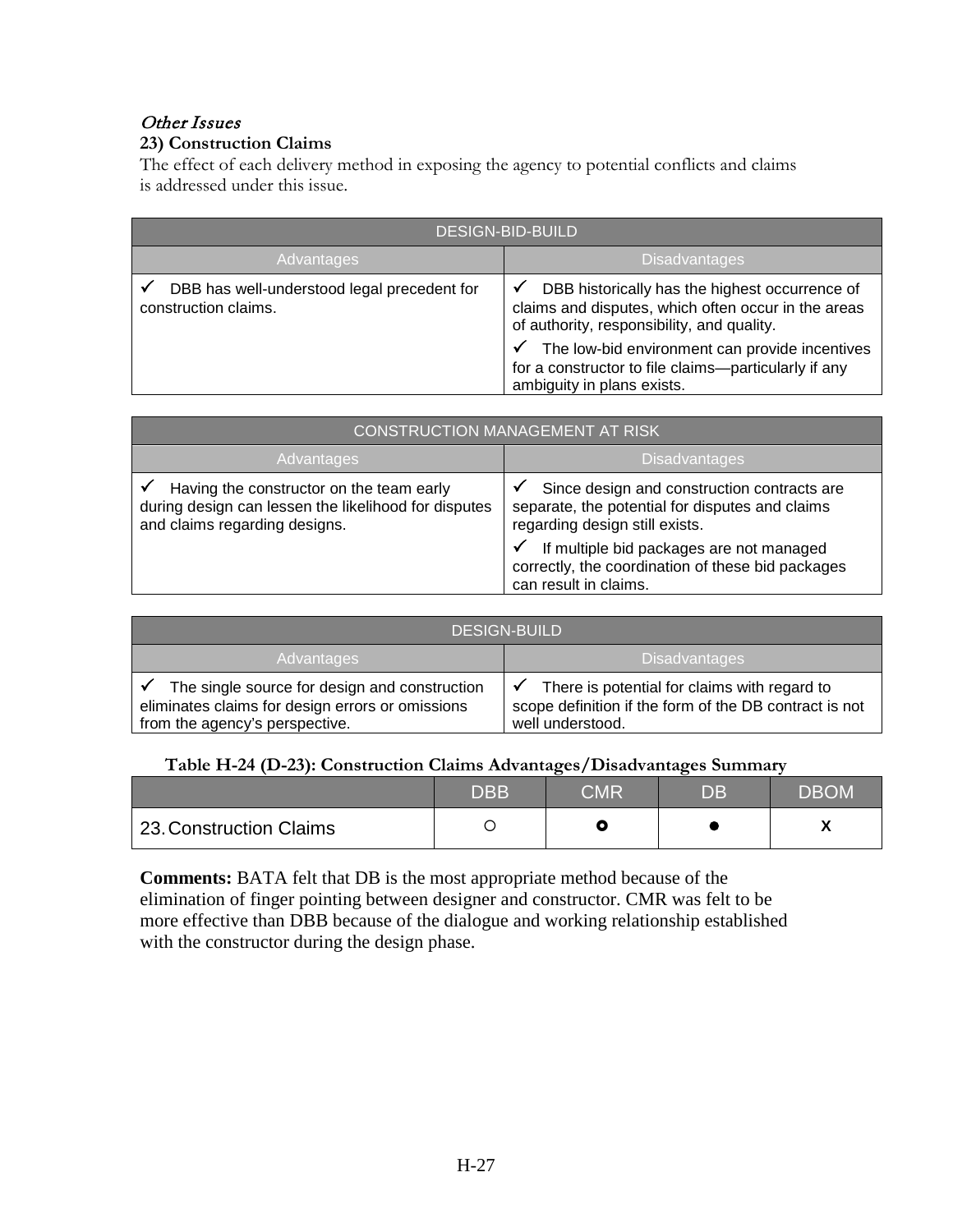#### **24) Adversarial Relationship**

The extent to which a delivery method can prevent adversarial relationships on the project team varies depending upon the nature of the project and the owner's experience with the delivery methods.

| <b>DESIGN-BID-BUILD</b>                                                                 |                                                                                                                                |  |
|-----------------------------------------------------------------------------------------|--------------------------------------------------------------------------------------------------------------------------------|--|
| Advantages                                                                              | <b>Disadvantages</b>                                                                                                           |  |
| Roles and responsibilities in DBB contract are<br>very well understood in the industry. | DBB can create an adversarial relationship<br>between the parties, primarily between the owner<br>and construction contractor. |  |

| <b>CONSTRUCTION MANAGEMENT AT RISK</b>                                                                                         |                                                                                                  |  |  |  |  |
|--------------------------------------------------------------------------------------------------------------------------------|--------------------------------------------------------------------------------------------------|--|--|--|--|
| <b>Advantages</b>                                                                                                              | <b>Disadvantages</b>                                                                             |  |  |  |  |
| Inclusion of the construction manager in the<br>design process can align team members and<br>lessen adversarial relationships. | Negotiation of GMP can create an adversarial<br>situation if the process is not well understood. |  |  |  |  |

| <b>DESIGN-BUILD</b>                                                                                 |                                                                                                                                                                                                       |  |  |  |
|-----------------------------------------------------------------------------------------------------|-------------------------------------------------------------------------------------------------------------------------------------------------------------------------------------------------------|--|--|--|
| <b>Advantages</b>                                                                                   | <b>Disadvantages</b>                                                                                                                                                                                  |  |  |  |
| Inclusion of the designer and constructor on the<br>same team can lessen adversarial relationships. | Due to the loss of control over the details of<br>√<br>design, DB requires a high level of trust between the<br>owner and design-builder. Without this trust,<br>design-build can become adversarial. |  |  |  |

#### **Table H-25 (D-24): Adversarial Relationship Advantages/Disadvantages Summary**

|                              | ${\sf DBB}$ | CMR | DB | <b>DBOM</b> |
|------------------------------|-------------|-----|----|-------------|
| 24. Adversarial Relationship |             |     |    |             |

**Comments:** BATA felt that CMR was most advantageous because of the ability to work with and establish a mutually beneficial relationship with the CMR during design.

# **Step 5. Choose the Most Appropriate Project Delivery Method**

Steps 1 through 4 of the process provide all the individual pieces of information necessary to make a project delivery decision. The final step involves combining this information into a final comprehensive format that will aid in the decision. Table D-25 was used to summarize the advantages and disadvantages. The summary ratings for each of the 24 issues were transferred into the table as follows.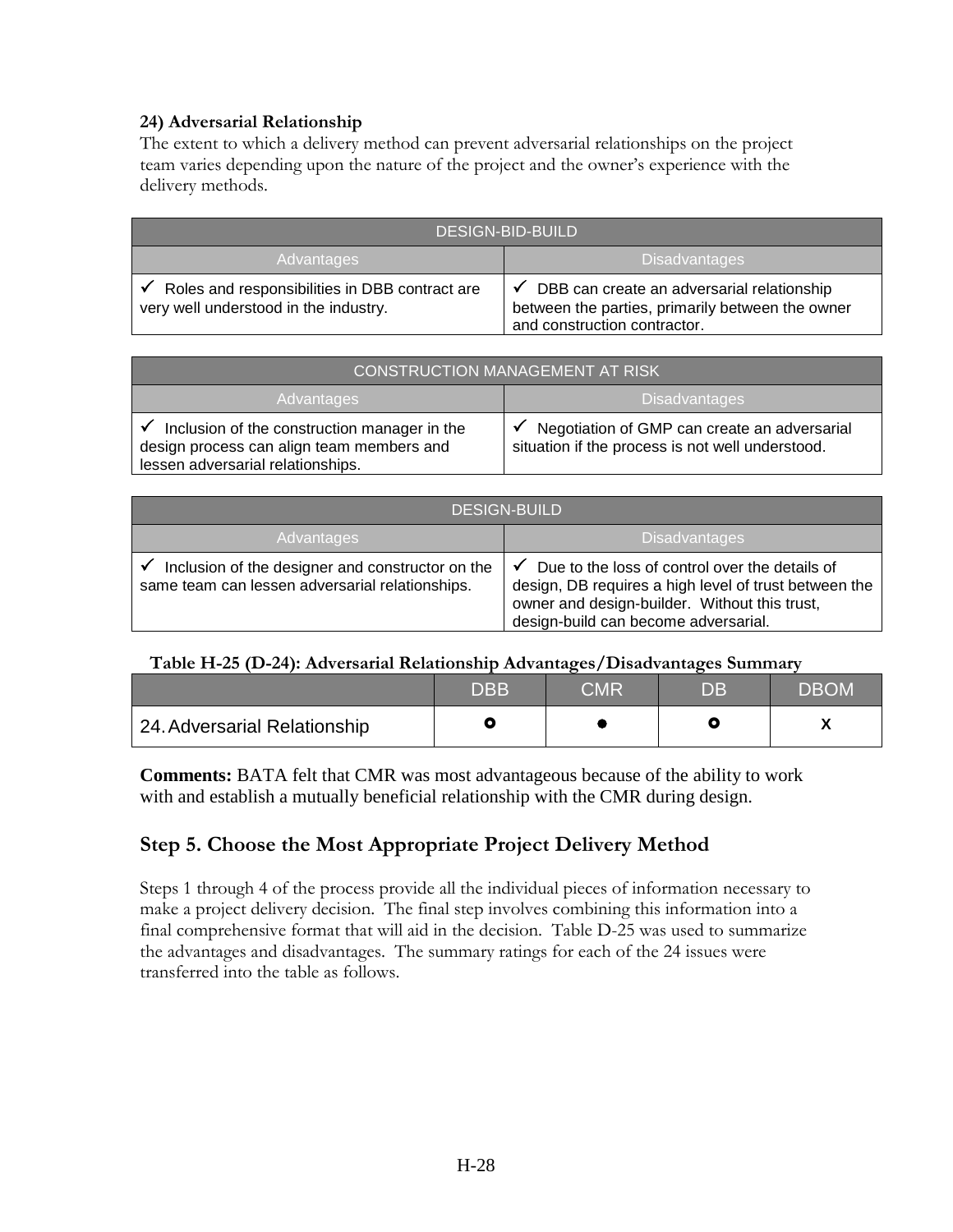| . <sub>.</sub><br>--                          | <b>DBB</b>           | <b>CMR</b>           | <b>DB</b>               | <b>DBOM</b>             |
|-----------------------------------------------|----------------------|----------------------|-------------------------|-------------------------|
| <b>Project Level Issues Rating</b>            |                      |                      |                         |                         |
| 1. Project Size                               | $\bullet$            | $\bullet$            | $\bullet$               | $\pmb{\mathsf{X}}$      |
| 2.<br>Cost                                    | $\overline{\circ}$   | $\overline{\bullet}$ | $\bullet$               | $\overline{\mathbf{x}}$ |
| Schedule<br>3.                                | $\overline{O}$       | $\bullet$            | $\bullet$               | $\overline{\mathbf{x}}$ |
| 4. Risk Management                            | $\bullet$            | $\bullet$            | $\bullet$               | $\overline{\mathbf{X}}$ |
| 5. Risk Allocation                            | $\overline{\bullet}$ | $\overline{\bullet}$ | $\overline{\bullet}$    | $\overline{\mathbf{x}}$ |
| 6. LEED Certification                         | $\overline{\bullet}$ | $\overline{\bullet}$ | $\overline{\bullet}$    | $\overline{\mathbf{x}}$ |
| <b>Agency Level Issues Rating</b>             |                      |                      |                         |                         |
| 7. Agency Experience                          | $\bullet$            | $\circ$              | $\bullet$               | X                       |
| 8. Staffing Required                          | $\overline{\bullet}$ | $\overline{\bullet}$ | $\bullet$               | $\overline{\mathbf{x}}$ |
| 9. Staff Capability                           | $\bullet$            | $\overline{\circ}$   | $\overline{\mathbf{o}}$ | $\overline{\mathbf{x}}$ |
| 10. Agency Goals and Objectives               | $\bullet$            | $\bullet$            | $\bullet$               | $\overline{\mathbf{x}}$ |
| 11. Agency Control of Project                 | $\bullet$            | $\bullet$            | $\circ$                 | $\overline{\mathbf{X}}$ |
| 12. Third-Party Agreement                     | $\bullet$            | $\bullet$            | $\bullet$               | $\overline{\mathbf{x}}$ |
| <b>Public Policy/Regulatory Issues Rating</b> |                      |                      |                         |                         |
| 13. Competition                               | $\bullet$            | $\bullet$            | $\bullet$               | $\overline{\mathbf{x}}$ |
| 14. DBE Impacts                               | $\overline{\bullet}$ | $\overline{\bullet}$ | $\overline{\bullet}$    | $\overline{\mathbf{x}}$ |
| 15. Labor Unions                              | $\overline{\bullet}$ | $\overline{O}$       | $\bullet$               | X                       |
| 16. Federal/State/Local Laws                  | $\overline{\bullet}$ | $\overline{\bullet}$ | $\overline{\bullet}$    | $\overline{\mathbf{X}}$ |
| 17. FTA/EPA Regulations                       | $\bullet$            | $\circ$              | $\overline{\bullet}$    | $\overline{\mathbf{x}}$ |
| 18. Stakeholder/Community Input               | $\overline{\bullet}$ | $\bullet$            | $\bullet$               | $\overline{\mathbf{x}}$ |
| <b>Life Cycle Issues Rating</b>               |                      |                      |                         |                         |
| 19. Lifecycle Costs                           | ●                    |                      | $\bullet$               | X                       |
| 20. Maintainability                           | $\overline{\bullet}$ | $\bullet$            | $\bullet$               | $\overline{\mathbf{x}}$ |
| 21. Sustainable Design Goals                  | $\overline{\bullet}$ | $\overline{\bullet}$ | $\overline{\circ}$      | $\overline{\mathbf{x}}$ |
| 22. Sustainable Construction                  | $\overline{\bullet}$ | $\overline{\bullet}$ | $\overline{\circ}$      | $\overline{\mathbf{X}}$ |
| Goals                                         |                      |                      |                         |                         |
| <b>Other Issues Rating</b>                    |                      |                      |                         |                         |
| 23. Construction Claims                       | O                    | $\bullet$            |                         | X                       |
| 24. Adversarial Relationships                 | $\overline{\bullet}$ |                      | $\bullet$               | $\overline{\mathsf{x}}$ |

**Table H-26 (D-25): Project Delivery Method Advantage/Disadvantage Summary**

Key: ● Most appropriate delivery method

**O** Appropriate delivery method

O Least appropriate delivery method

**X** Not Applicable (discontinue evaluation of this method)

In following the methodology, the project goals were revisited to determine if any of the project delivery methods stood out from the others when focusing on the issues (out of the 24 issues) most associated with the project goals that were established in Step 2. The project goals were the following:

- 1. Deliver project at or below budget (budget will be established at 30% design)
- 2. Optimize project schedule (escalation and project overheads are significant cost factors)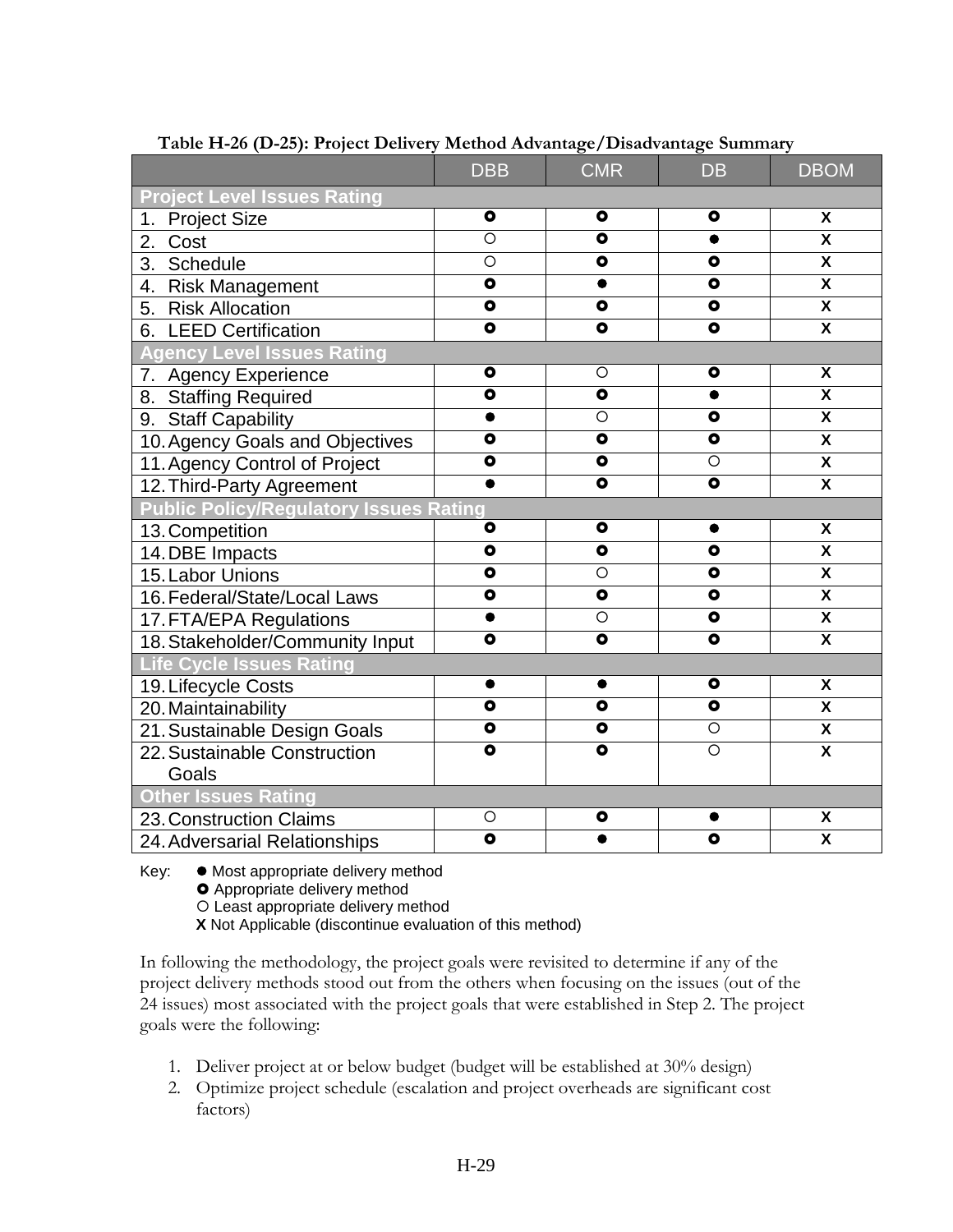- 3. This must be an affordable, appealing mode of transportation for riders (revenue stream)
- 4. Minimize disruption to the public/abutters
- 5. All facilities (tunnels, systems, stations, buildings) must be simple and sustainable with minimized O&M requirements and costs

DB seemed to have a slight advantage when considering Goals 1 and 2—meeting project cost and optimizing schedule, respectively (Issues 2 and 3 in Table D-25). Nonetheless, there was not enough of a distinction to compel BATA to conclude that DB was clearly the most appropriate project delivery method. None of the project delivery methods had an advantage when considering Goal 3—delivering an affordable, appealing mode of transportation for riders. DBB seemed to have a slight advantage when considering Goal 4—minimizing disruption to the public/abutters (Issues 12 and 18 in Table D-25). However, again, there was not enough of a distinction to compel BATA to conclude that DBB was clearly the most appropriate project delivery method. DB seemed to be the least appropriate project delivery method for achieving Goal 5—a sustainable system with minimized O&M requirements and cost (Issues 19, 20, 21, and 22 in Table D-25). However, it should be noted that DB scored poorly on Goal 5 (which might be considered as the least important goal). Accordingly, it was then concluded that DBB, CMR, and DB should all be analyzed using the Tier 2 approach.

# **Step 6. Document Results**

*(Note: this executive summary was developed as part of Step 6 in the Tier 1—Analytical Delivery Decision Approach. When analyzing an actual project, this executive summary should be placed at the beginning of the Tier 1 analysis report. Since this is merely an example of how to use the Tier 1 approach on a hypothetical project, the following brief executive summary will be left in this location.)*

### **Executive Summary**

The Big Apple Transportation Authority (BATA) used the Tier 1—Analytical Delivery Decision Approach to determine if there was a most appropriate project delivery method to use for its \$1Billion, Big Apple bus rapid transit tunnel project. The project delivery methods analyzed were DBB, CMR, DB, and DBOM. The Tier 1 approach was followed step by step, and each step of the analysis was recorded and summarized in the following report. The Tier 1 analysis eliminated DBOM as a viable project delivery method because BATA performs all operations and maintenance functions with its internal union work forces, thereby precluding any outsourcing of operation and maintenance functions.

At the conclusion of the Tier 1 analysis, DBB, CMR, and DB were all deemed viable project delivery methods for the project, with no single delivery method being clearly distinguished as the most appropriate. Although no single delivery method was chosen, the analysis helped BATA to clearly recognize the following points:

1. BATA was most comfortable with the DBB project delivery method since nearly all of its projects have been executed using this delivery method, and its staff is fully familiar with this delivery method.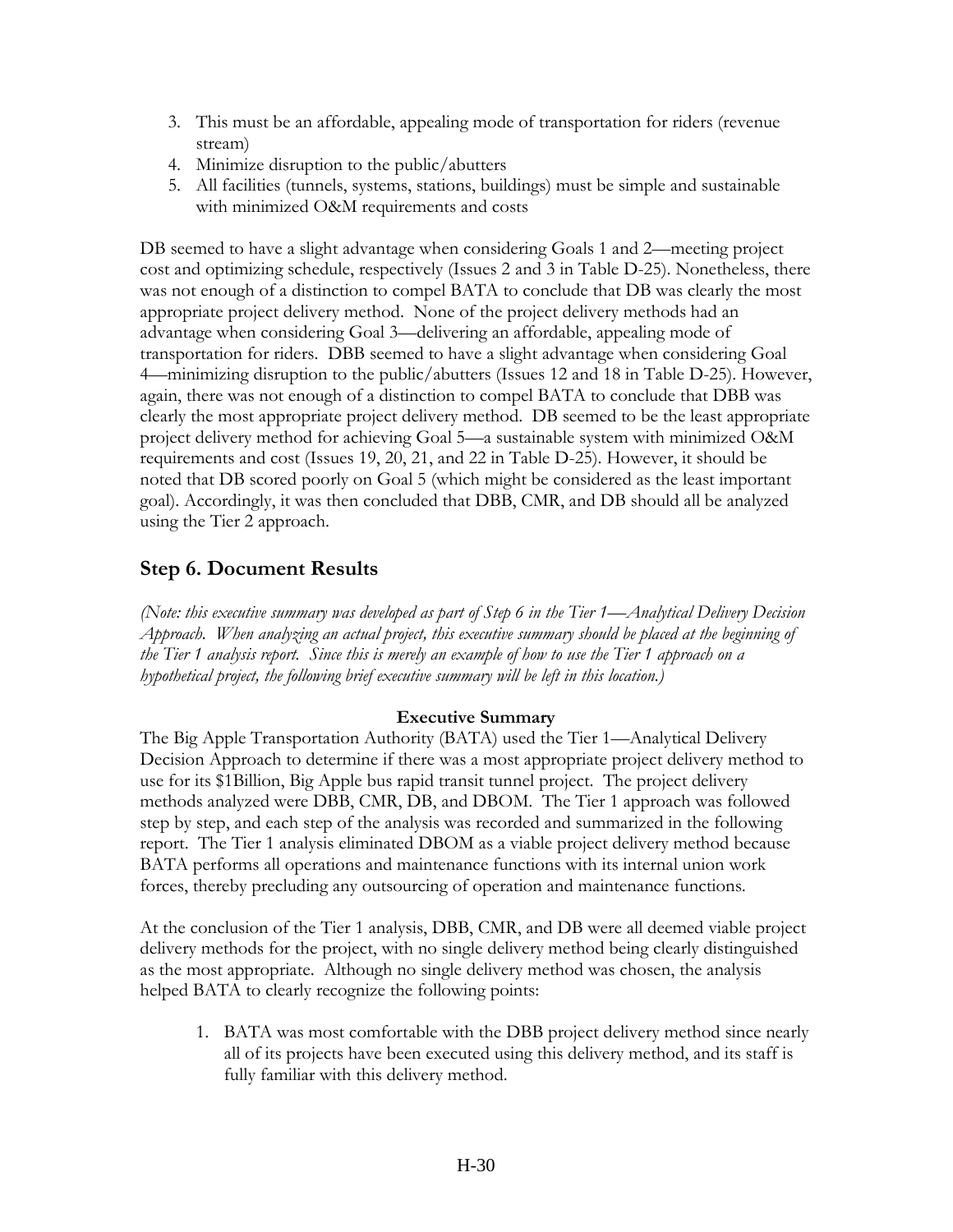2. BATA was concerned about being able to negotiate a Guaranteed Maximum Price (GMP) with a CMR contractor because of the fact that this was an underground (tunnel) project, and it would be difficult to get a CMR to agree to a reasonable GMP because of the inherent risk of unknown subsurface conditions.

# **Tier 2—Weighted-Matrix Delivery Decision Approach (Hypothetical Project)**

Following application of the Tier 1 approach, BATA proceeded to the Tier 2—Weighted-Matrix Delivery Decision Approach to determine if there was a most appropriate project delivery method for its \$1Billion, Big Apple bus rapid transit tunnel project.

# **Step 1. Define Selection Factors**

For the purposes of this hypothetical test of the Tier 2 methodology, the analysis was recorded by using the tables from Appendix E. BATA began its Tier 2 analysis by revisiting the project goals, major challenges, and main identified sources of risk developed in the Tier 1 analysis. These are all listed below.

### **Project Goals**

- 1. Deliver project at or below budget (budget will be established at 30% design)
- 2. Optimize project schedule (escalation and project overheads are a significant cost factor)
- 3. This must be an affordable, appealing mode of transportation for riders (revenue stream)
- 4. Minimize disruption to the public/abutters
- 5. All facilities (tunnels, systems, stations, buildings) must be simple and sustainable with minimized O&M requirements and costs

# **Major Challenges**:

- Congested urban environment
- Penetrating/relocating existing subsurface utilities
- Removal and disposal of excavated materials
- Top-down access for cut & cover station construction
- Construction contract packaging
- Construction contract interfaces
- Third-party abutters
- Big Apple Transportation Department (BATD)—traffic control, detours, access to city streets
- Construction of boat section portals on city streets
- Limited construction laydown area available
- Stabilization and underpinning of old, existing tunnels

# **Main Identified Sources of Risk**:

• Uncertainty of subsurface geotechnical conditions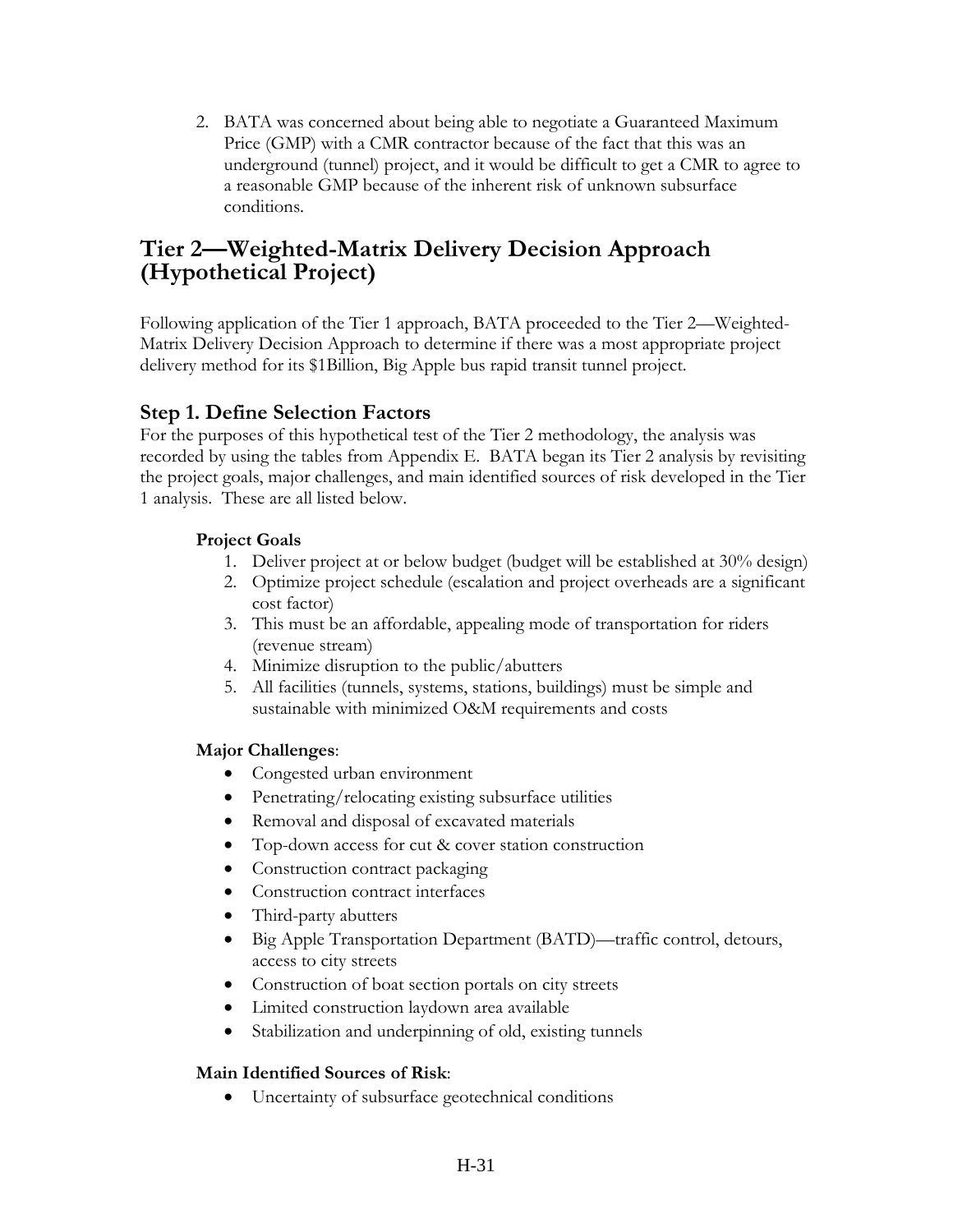- Third-party abutter impacts
- Extremely narrow construction corridor
- Instability of old, existing tunnels
- Plan for removal and disposal of excavated materials
- BATD Cooperation—traffic restraints, detour approvals
- Tunneling under active, congested urban environment

Upon re-examination of these items, and in light of the issues reviewed and examined during the Tier 1 analysis, BATA determined that it should expand its project goals from five goals to seven goals and that it should also reprioritize its goals. A new list of refined project goals and issues, in priority order, is as follows.

#### **Refined Project Goals & Issues**

- 1. Deliver project at or below budget
- 2. Optimize project schedule (escalation is a huge cost factor)
- 3. Minimize disruption to the public/abutters
- 4. Effectively manage the uncertainty of subsurface conditions
- 5. Effectively manage the impacts of third-party abutters during planning, design, and construction
- 6. All facilities (tunnels, systems, stations, buildings) must be simple and sustainable with minimized O&M requirements and costs
- 7. This must be an affordable, appealing mode of transportation for riders

# **Step 2. Weight Selection Factors**

Each of the key goals and issues developed and prioritized in Step 1 was then weighted as follows. These seven items were then referred to as "selection factors."

| Weight          | Goal/Issue                                                                                                                                 |
|-----------------|--------------------------------------------------------------------------------------------------------------------------------------------|
| 25              | Deliver project at or below budget                                                                                                         |
| 20              | Optimize project schedule                                                                                                                  |
| 16              | Minimize disruption to the public/abutters                                                                                                 |
| 14              | Effectively manage the uncertainty of subsurface conditions                                                                                |
| 12 <sup>2</sup> | Effectively manage the impacts of third-party abutters during planning,<br>design, and construction                                        |
| 8               | All facilities (tunnels, systems, stations, support buildings) must be<br>simple and sustainable with minimized O&M requirements and costs |
| 5               | This must be an affordable and appealing mode of transportation for<br>riders (revenue stream)                                             |
| 100             | Total                                                                                                                                      |

**Table H-27**– **Weighting the Selection Factors**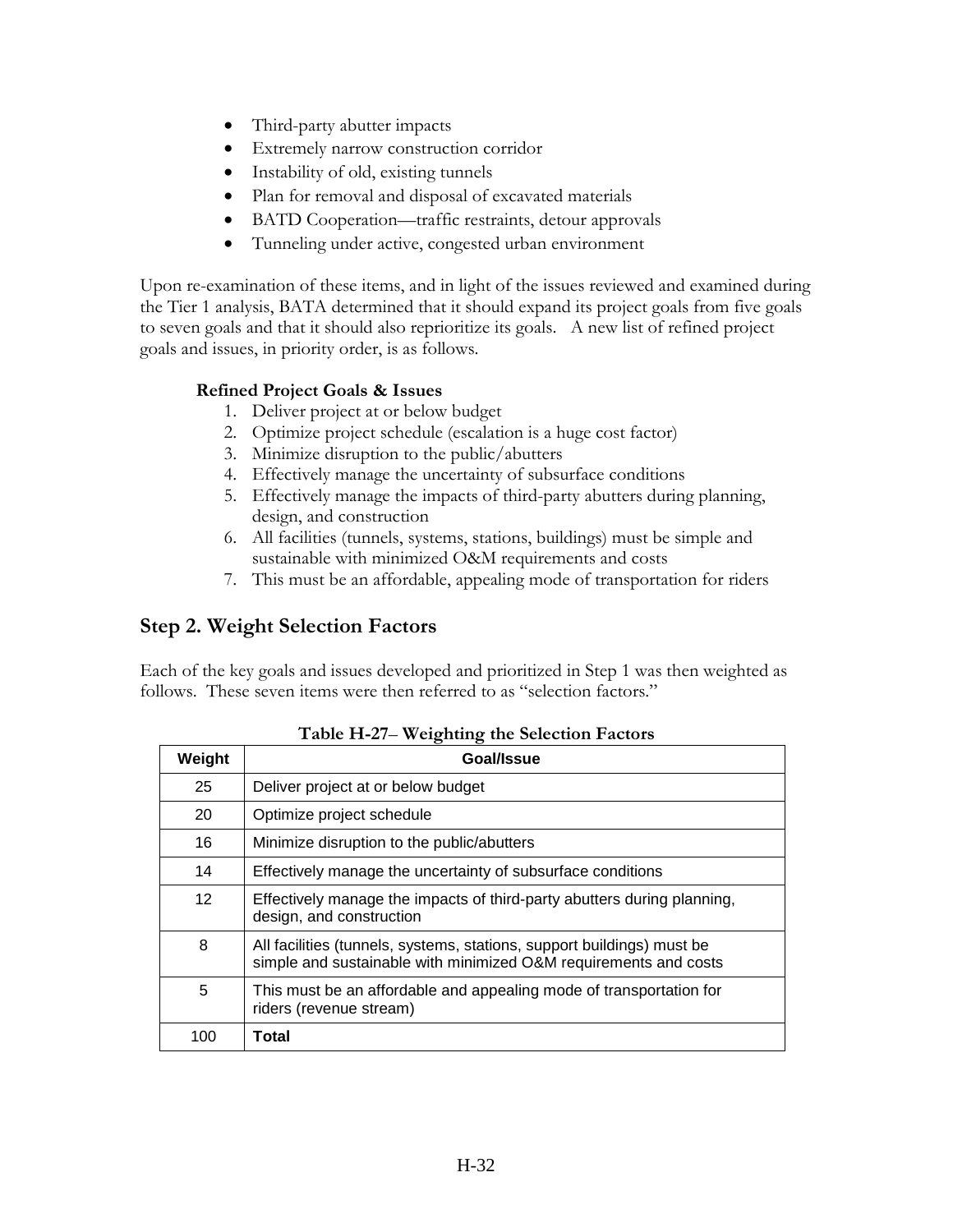# **Step 3. Score Project Delivery Methods**

The following scale (excerpted from Appendix E) was then used to provide a score for each project delivery method as it related to each of the seven factors.

| <b>SCORE</b> | <b>DEFINITION</b>                                                                                                                                                                 |
|--------------|-----------------------------------------------------------------------------------------------------------------------------------------------------------------------------------|
| 10           | The evidence that the delivery method positively aligns with the project<br>objective or issue is of the highest possible order of affirmation.                                   |
| 8            | The delivery method strongly aligns with the objective or issue and is<br>demonstrated in practice. There is a slight risk that the objective or issue<br>may not be beneficial.  |
| 6            | Experience and judgment point to the delivery method strongly aligning with<br>the objective or issue. There is a mild risk that the objective may not be<br>beneficial.          |
| 4            | Experience and judgment slightly points to the delivery method aligning with<br>the objective or issue. There is a strong risk that the objective will be<br>negatively affected. |
| 2            | There is little benefit to applying the delivery method for this goal or<br>objective. There is a strong likelihood that the object will not be achieved.                         |
| 9,7,5,3,1    | Intermediate values between two adjacent judgments.                                                                                                                               |

|  |  |  |  |  | Table H-28 (E-1) - Project Delivery Scoring Scale (adapted from Saaty 1990) |  |
|--|--|--|--|--|-----------------------------------------------------------------------------|--|
|--|--|--|--|--|-----------------------------------------------------------------------------|--|

The seven factor scores and weights were then combined in Table E-2. Weighted scores in Table E-2 were calculated by multiplying the factor weights by the score for each delivery method.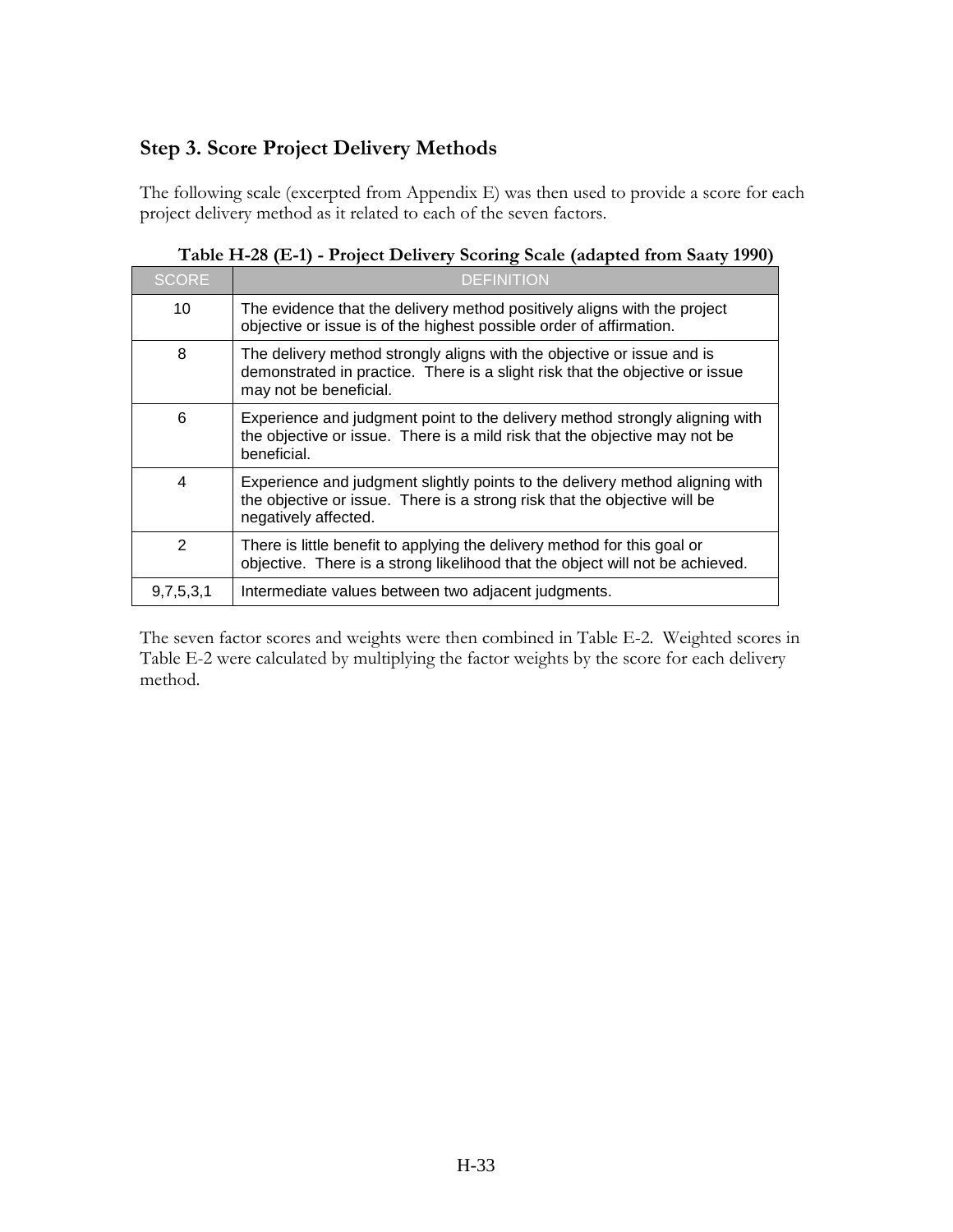| radic 11-29 ( $E$ -2) - weighted-matrix remplate                                                 |                         |                |                   |                |                   |           |                   |  |
|--------------------------------------------------------------------------------------------------|-------------------------|----------------|-------------------|----------------|-------------------|-----------|-------------------|--|
|                                                                                                  |                         | <b>DBB</b>     |                   | <b>CMR</b>     |                   | <b>DB</b> |                   |  |
| <b>Selection Factor</b>                                                                          | <b>Factor</b><br>Weight | Score          | Weighted<br>Score | Score          | Weighted<br>Score | Score     | Weighted<br>Score |  |
| <b>Factor 1</b><br>Deliver project at or below<br>budget                                         | 25                      | 3              | 75                | 6              | 150               | 9         | 225               |  |
| Factor 2<br>Optimize project schedule                                                            | 20                      | $\overline{4}$ | 80                | 6              | 120               | 8         | 160               |  |
| Factor 3<br>Minimize disruption to the<br>public / abutters                                      | 16                      | 5              | 80                | 5              | 80                | 5         | 80                |  |
| Factor 4                                                                                         |                         |                |                   |                |                   |           |                   |  |
| Effectively manage the<br>uncertainty of subsurface<br>conditions                                | 14                      | 6              | 84                | 3              | 42                | 9         | 126               |  |
| Factor 5                                                                                         |                         |                |                   |                |                   |           |                   |  |
| Effectively manage the<br>impacts of third-party<br>abutters                                     | 12                      | 6              | 72                | 8              | 96                | 3         | 36                |  |
| Factor 6                                                                                         |                         |                |                   |                |                   |           |                   |  |
| All facilities must be<br>simple and sustainable<br>with minimized O&M<br>requirements and costs | 8                       | $\overline{7}$ | 56                | $\overline{7}$ | 56                | 3         | 24                |  |
| Factor 7                                                                                         |                         |                |                   |                |                   |           |                   |  |
| This must be an<br>affordable and appealing<br>mode of transportation for<br>riders              | 5                       | $\overline{7}$ | 35                | $\overline{7}$ | 35                | 3         | 15                |  |
| <b>Total Score</b>                                                                               | 100                     |                | 482               |                | 579               |           | 666               |  |

### **Table H-29 (E-2) - Weighted-Matrix Template**

# **Step 4. Choose Most Appropriate Project Delivery Method**

The weighted scores from each of the seven factors were then totaled at the bottom of Table E-2 for each of the three project delivery methods. DB had the highest score, 666; CMR had a score of 579; and DBB had the lowest score, 482. The DB score of 666 is significantly higher than the score of 482 for DBB. DBB was therefore eliminated as a viable project delivery method. The DB score of 666 is also higher than the score of 579 for CMR, so BATA selected DB as the most appropriate project delivery method. BATA has also successfully delivered other DB projects and considers the potential schedule savings presented by the DB project delivery method as a means of significant cost savings on this large project because of the magnitude of the cost of escalation and project overheads associated with a \$1Billion project. BATA remained concerned about its ability to negotiate a